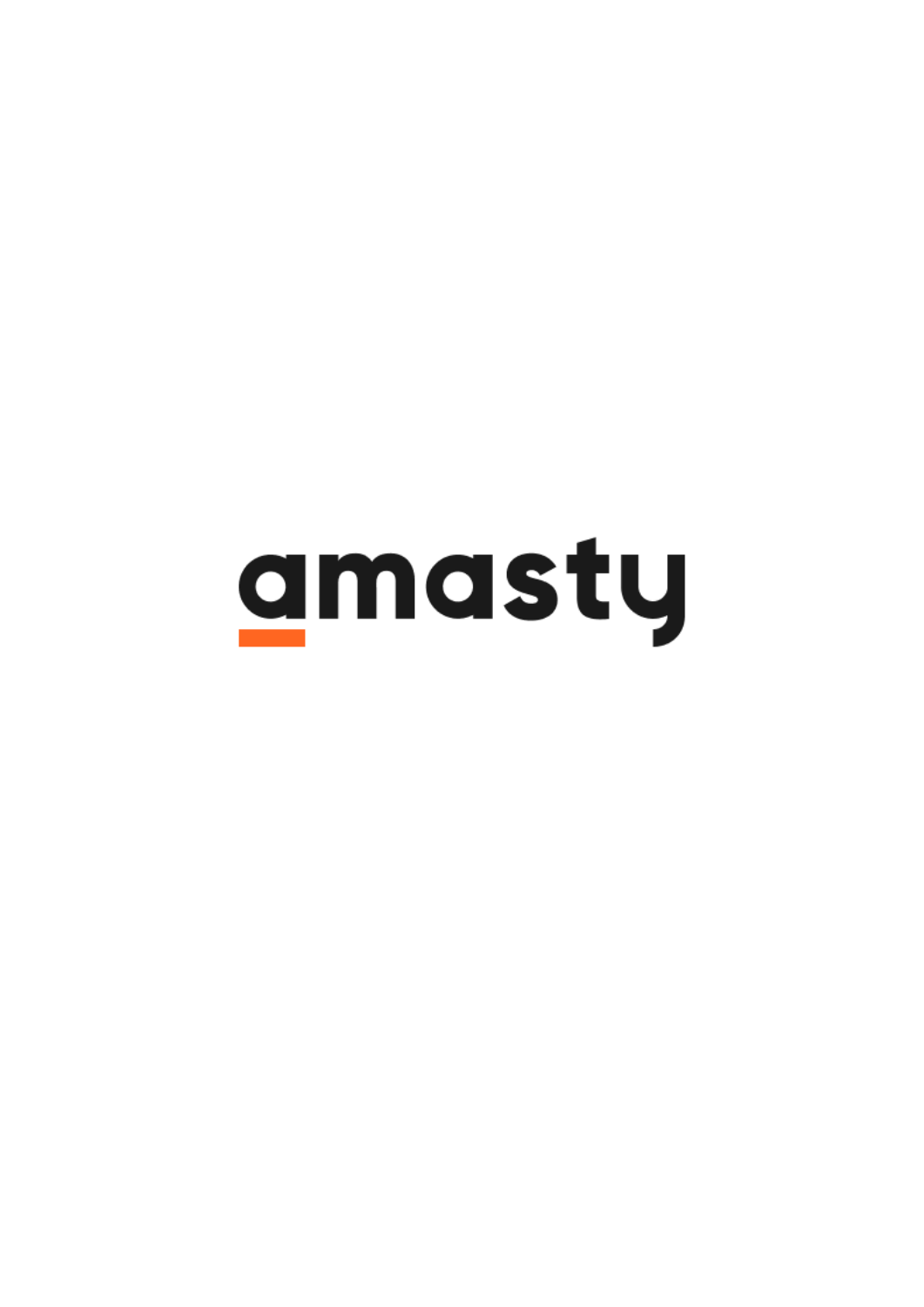For more details see how the [Delivery Date for Magento 2](https://delivery-date-m2.magento-demo.amasty.com/admin/admin/system_config/edit/section/amdeliverydate/) extension works.

# **Guide for Delivery Date for Magento 2**

Increase the level of customer service in your store. Enable clients to choose delivery dates and time periods to receive orders. Define your delivery schedule and exclude specific days or hours when delivery is unavailable. Add delivery info to emails and printed order-related docs.

- Enable buyers to select days and time of delivery
- Specify how to display delivery info on the frontend
- Allow customers to write delivery comments
- Exclude any dates from your delivery plan
- Set minimal and maximum delivery intervals

With the extension you'll be able to create flexible delivery schedule: exclude holidays and previous days from the timetable, allow same- and next-day delivery; specify a deadline after which same-day delivery is unavailable, create time frames and let customers choose delivery hours.

## **Configure the extension**

To access the settings of 'Delivery Date for Magento 2' please go to: **Stores → Configuration → Delivery Date**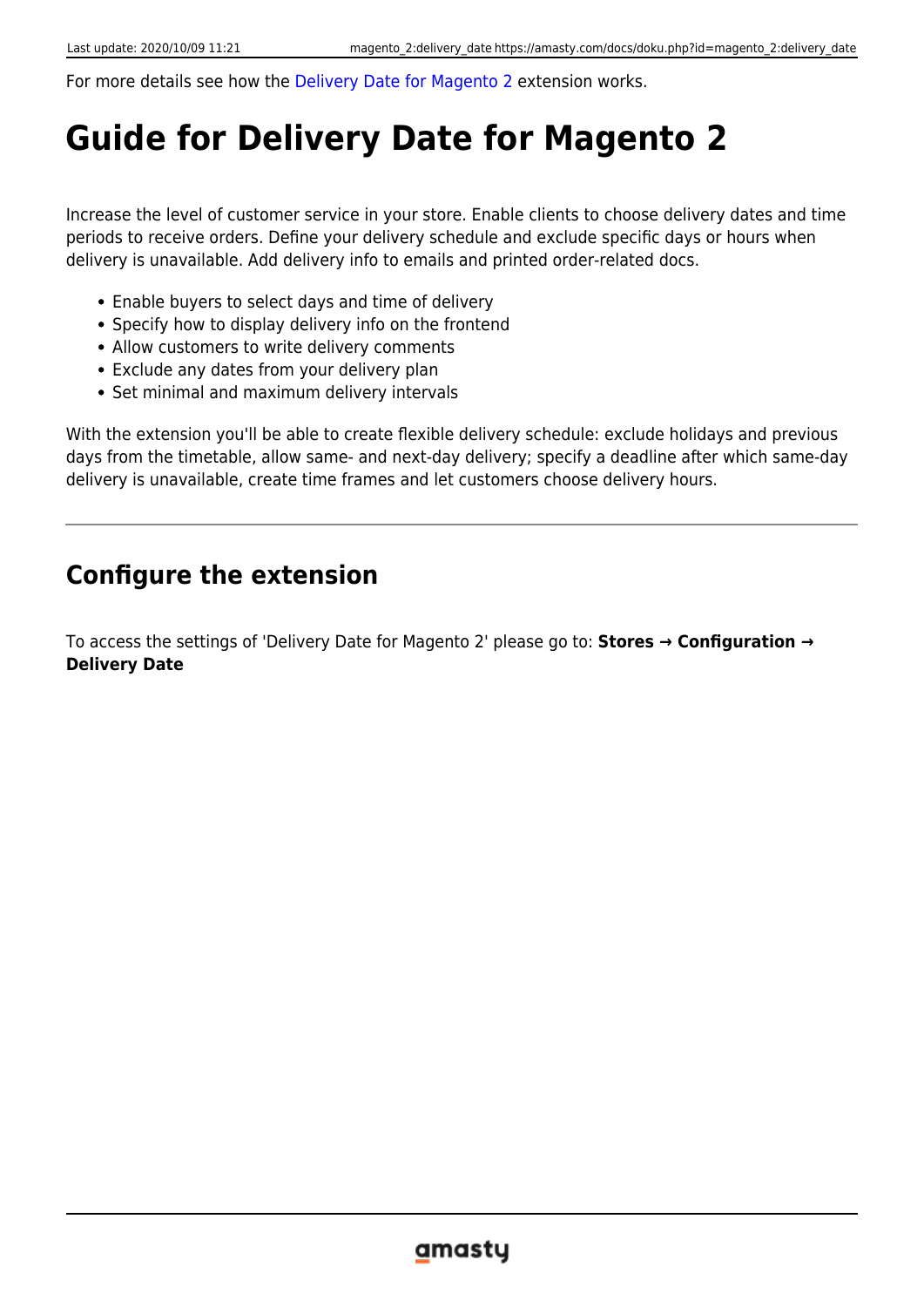|                                | Configuration                                   | Q                         | $\bullet$ <b>1</b> admin $\bullet$ |
|--------------------------------|-------------------------------------------------|---------------------------|------------------------------------|
| \$<br>SALES                    | <b>Store View:</b><br>Default Config $\sqrt{2}$ |                           | <b>Save Config</b>                 |
| Ñ<br>CATALOG                   |                                                 |                           |                                    |
| $\P_{\mathbf{v}}$<br>MARKETING | <b>AMASTY</b><br>О<br>ㅅ<br><b>EXTENSIONS</b>    | General                   | $\rm \odot$                        |
| ∕Ш<br><b>STORES</b>            | <b>Delivery Date</b>                            | Quota                     | $\rm \mathcal{\mathcal{C}}$        |
| <b>SYSTEM</b>                  |                                                 | <b>Delivery Date</b>      | ☉                                  |
|                                |                                                 | <b>Delivery Date Edit</b> | ☉                                  |
|                                |                                                 | <b>Delivery Time</b>      | ☉                                  |
|                                |                                                 | <b>Comments Field</b>     | Q                                  |
|                                |                                                 | Reminder                  | Q                                  |
|                                |                                                 |                           |                                    |

## **General Settings**

First, you need to configure the 'General' section. The options you specify here will apply to all store views.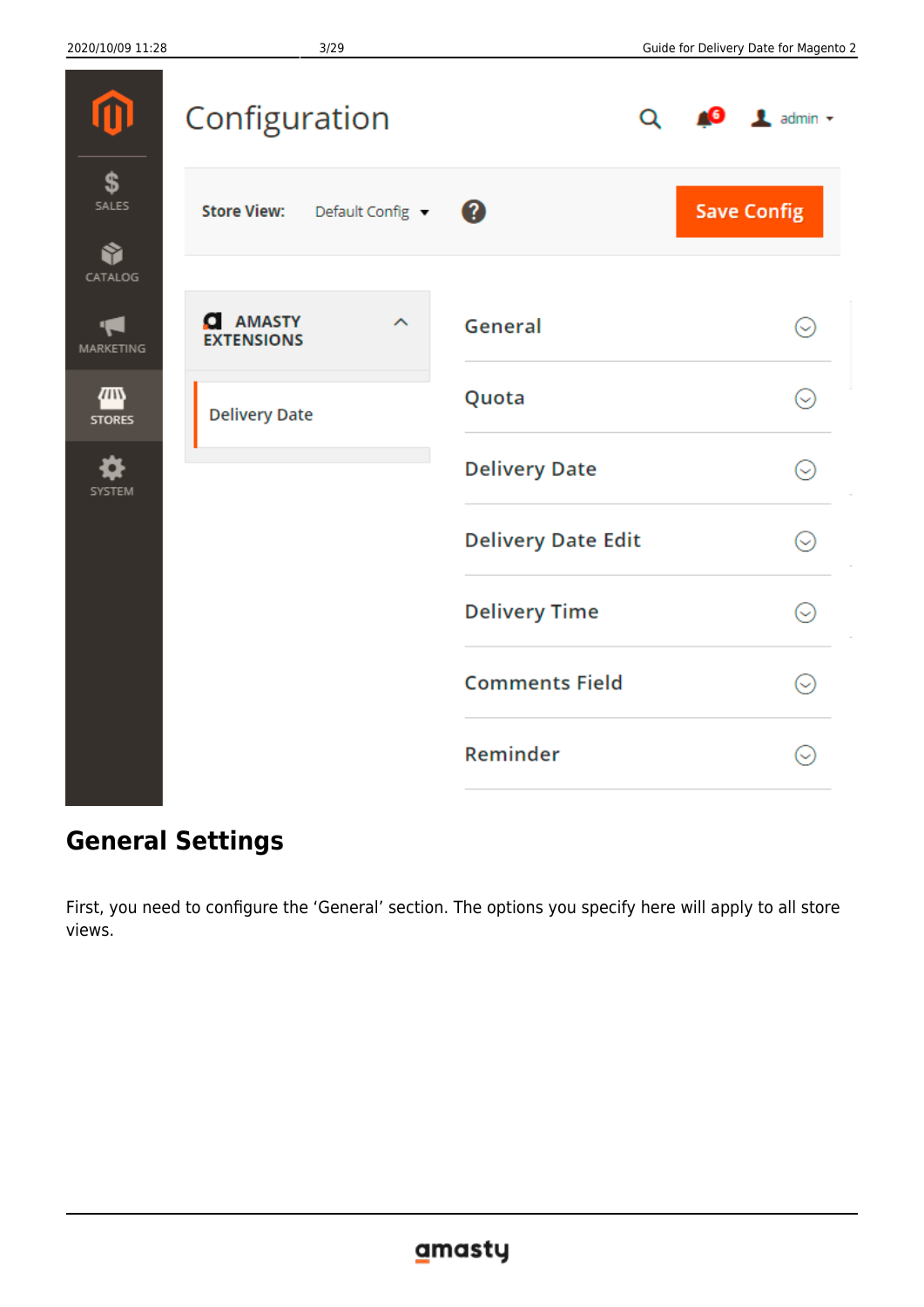#### General

| Enabled<br>[store view]                          | Yes                                           |  |
|--------------------------------------------------|-----------------------------------------------|--|
| Disable Delivery On                              |                                               |  |
| [store view]                                     | Sunday                                        |  |
|                                                  | Monday                                        |  |
|                                                  | Tuesday                                       |  |
|                                                  | Wednesday                                     |  |
|                                                  | Thursday                                      |  |
|                                                  | Friday                                        |  |
|                                                  | Saturday                                      |  |
| Exclude disabled delivery days                   |                                               |  |
| from Minimal and Maximal                         | No                                            |  |
| <b>Delivery</b><br>[store view]                  |                                               |  |
| <b>Minimal Delivery Interval</b><br>[store view] | 0                                             |  |
|                                                  | In days. Set to 0 to allow same day delivery. |  |

**Enabled** - The option turns on/off the module.

**Disable Delivery On** - Choose days of the week for which delivery won't be available.

**Minimal Delivery Interval** - Define how many days should pass after the order is placed and before the delivery is available. In this case, the delivery won't be available for the same day and the next 2 days after the purchase. Notice, that all dates and years before the order will also be restricted.

| <b>Minimal Delivery by Product</b><br>[store view]                                                | Product attribute code (type = Price).                                       |
|---------------------------------------------------------------------------------------------------|------------------------------------------------------------------------------|
| Exclude Weekend, Holiday and<br><b>Delivery Interval from Minimal</b><br>Delivery<br>[store view] | Yes<br>Minimal Delivery cann't be weekend, holiday and<br>delivery interval. |
| <b>Maximal Delivery Interval</b><br>[store view]                                                  | In days                                                                      |

**Minimal Delivery by Product** - Apart from minimal and maximal intervals for all deliveries in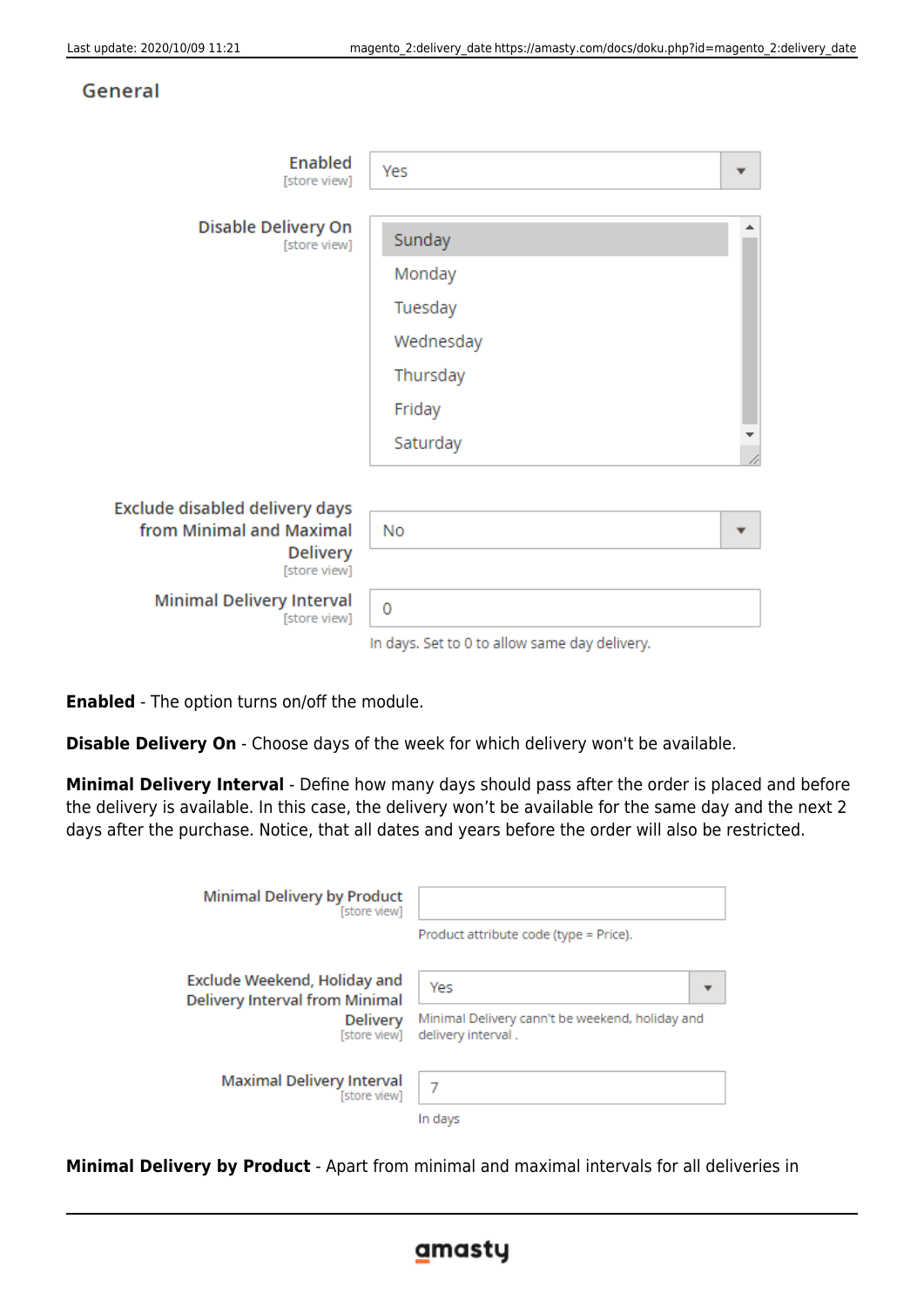general you can activate a specific delivery interval for each product. However, this requires the creation of a new product attribute with Price value. After this, the number of days, which you set in the needed product's settings, will overwrite the general Minimal Delivery Interval.

**Exclude Weekend, Holiday and Delivery Interval from Minimal Delivery** - Set 'Yes' if you want to exclude weekend, holiday and delivery interval from minimal delivery.

**Maximal Delivery Interval** - On the other hand, maximal interval will include the day of the order and N-1 days after the order has been placed. For instance, the interval is set to 7. It means that the delivery will be available for the same day and 6 next days.

|   |                      |                 | September 2016 ▶ |  |             | ٢ |
|---|----------------------|-----------------|------------------|--|-------------|---|
|   | SU MO TU WE TH FR SA |                 |                  |  |             |   |
|   |                      |                 |                  |  | $1 \ 2 \ 3$ |   |
| 4 |                      | $5 \mid 6 \mid$ | $\overline{7}$   |  | $8$ 9 10    |   |
|   | 11 12 13 14 15 16 17 |                 |                  |  |             |   |

 For example, an item was purchased on the 7th of September. A customer can choose same-day delivery or schedule it for any other day until the 14th. As you can see, Saturday and Sunday are unavailable, because we have selected these days in the **Disable Delivery On** field.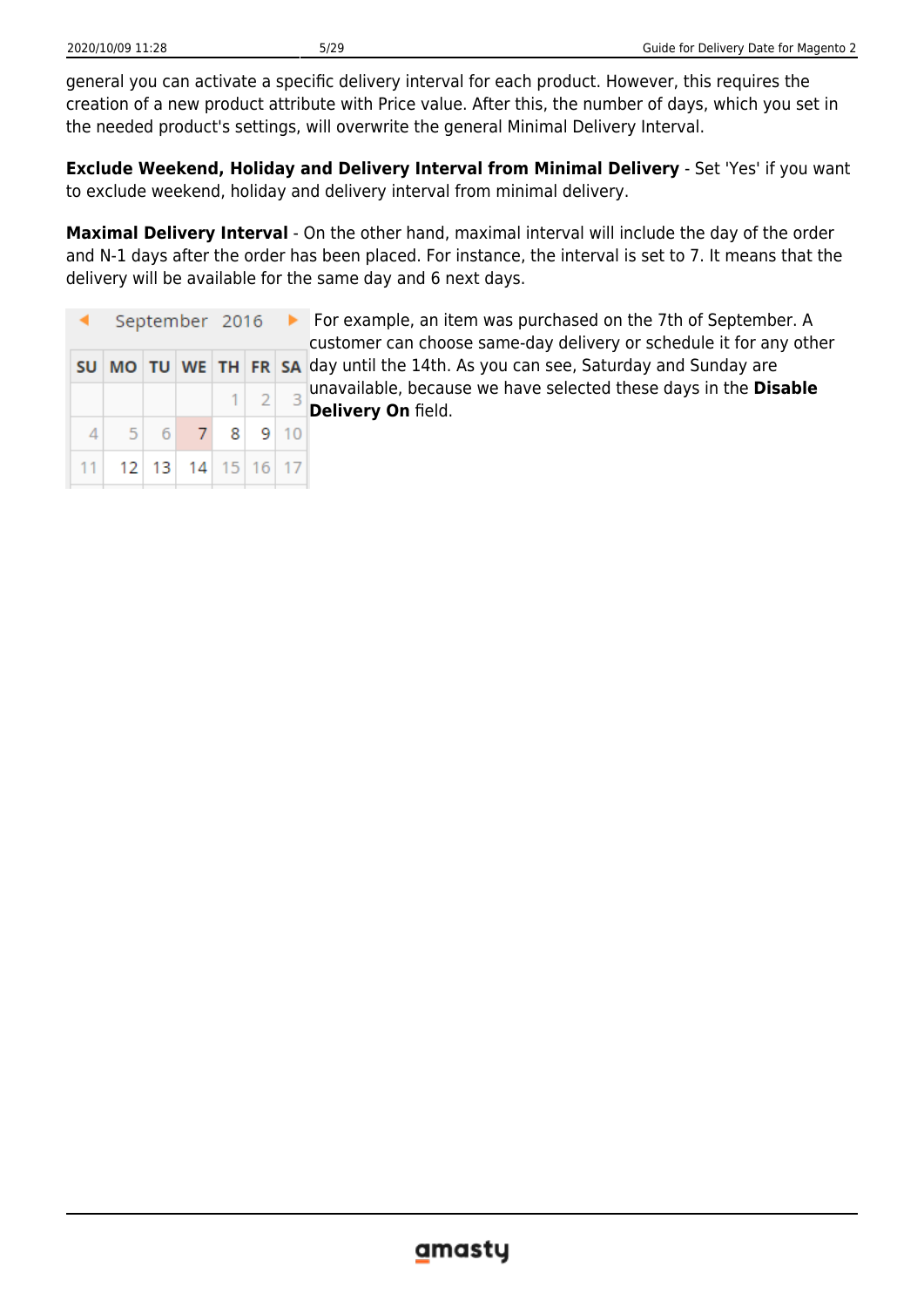|                    | Configuration                                               | $\mathbf 1$ admin $\mathbf -$                                |
|--------------------|-------------------------------------------------------------|--------------------------------------------------------------|
| \$<br><b>SALES</b> | <b>Store View:</b><br>Default Config v                      | <b>Save Config</b><br>$\circledR$                            |
| CATALOG            | Enabled `Disable Same Day                                   | No<br>▼                                                      |
| MARKETING          | Delivery After<br>[store view]                              |                                                              |
| m                  | Enabled `Disable Next Day<br>Delivery After<br>[store view] | No<br>▼                                                      |
| <b>STORES</b>      | <b>Time Offset</b><br>[store view]                          | 0 hours (16:19)<br>▼                                         |
| <b>SYSTEM</b>      |                                                             | Modify this only if you're getting incorrect time<br>values. |
|                    | <b>Delivery Comment</b><br>[store view]                     |                                                              |
|                    |                                                             | Visible for customers on checkout. HTML tags<br>allowed.     |
|                    | <b>Style of the Delivery Comment</b><br>[store view]        | As is<br>▼                                                   |
|                    | <b>Notification Email Sender</b><br>[store view]            | <b>General Contact</b><br>▼                                  |
|                    | <b>Notification Email Template</b><br>[store view]          | Delivery Date Notification (Default<br>▼                     |

**Enabled `Disable Same Day Delivery After`** - You can choose to restrict delivery for the same day as the order was placed after certain hours.

**Enabled `Disable Next Day Delivery After`** - It is also possible to restrict delivery for the next day as the order was placed after a certain time period. We will set at 8:30 pm. So the orders which were placed later can't be delivered the next day.

**Time Offset** - The number, specified in this field will be added or subtracted (when with the minus) to the current time. We recommend leaving the field set to 0 if you are not experiencing any problems with time values. If you modify the Time Offset, please remember that the change applies to: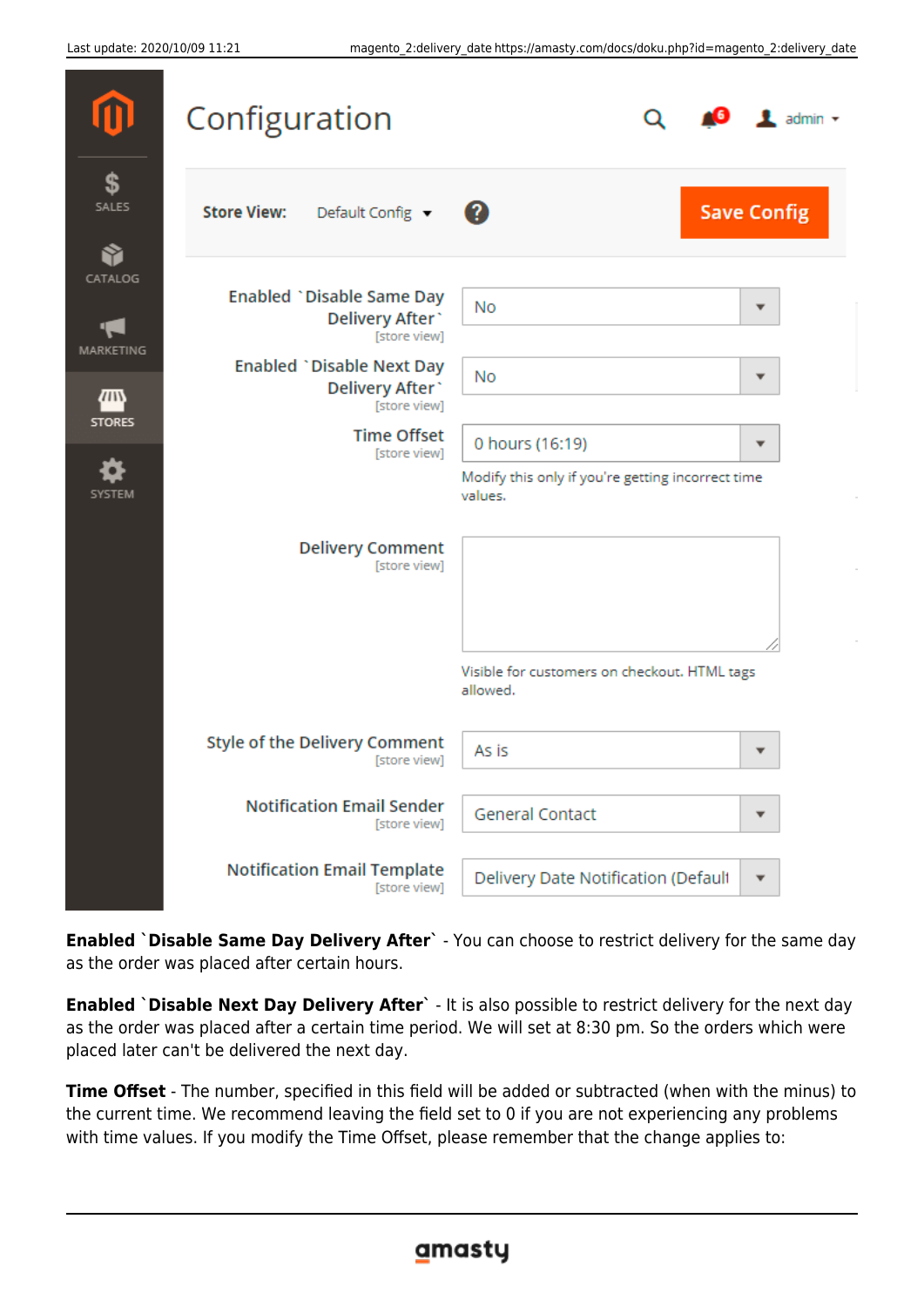- Minimal Delivery Interval;
- Maximal Delivery Interval;
- Disable Same Day Delivery After;
- Disable Next Day Delivery After.

**Delivery Comment** - Add a comment to the delivery date. You can write a text and include an HTML link to Contact us page, for example.

**Style of the Delivery Comment** - You can choose between two types of comment display:

| Please, contact us with any questions. We are always glad to help!<br><b>Comment As Is</b><br>Magento Notice - the comment is highlighted.<br>Please, contact us with any questions. We are always glad to help!<br><b>Magento notice</b> | 1. As is - the comment looks like a plain text; |  |  |
|-------------------------------------------------------------------------------------------------------------------------------------------------------------------------------------------------------------------------------------------|-------------------------------------------------|--|--|
|                                                                                                                                                                                                                                           |                                                 |  |  |
|                                                                                                                                                                                                                                           |                                                 |  |  |
|                                                                                                                                                                                                                                           |                                                 |  |  |
|                                                                                                                                                                                                                                           |                                                 |  |  |
|                                                                                                                                                                                                                                           |                                                 |  |  |
|                                                                                                                                                                                                                                           |                                                 |  |  |
|                                                                                                                                                                                                                                           |                                                 |  |  |
|                                                                                                                                                                                                                                           |                                                 |  |  |
|                                                                                                                                                                                                                                           |                                                 |  |  |
|                                                                                                                                                                                                                                           | 2.                                              |  |  |
|                                                                                                                                                                                                                                           |                                                 |  |  |
|                                                                                                                                                                                                                                           |                                                 |  |  |
|                                                                                                                                                                                                                                           |                                                 |  |  |
|                                                                                                                                                                                                                                           |                                                 |  |  |
|                                                                                                                                                                                                                                           |                                                 |  |  |
|                                                                                                                                                                                                                                           |                                                 |  |  |
|                                                                                                                                                                                                                                           |                                                 |  |  |

**Notification Email Sender** - Choose the default e-mail sender for all delivery-related notifications. It can be the Owner, Sales Representative, Customer Support Manager, etc..

**Notification Email Template** - Select the e-mail template for delivery-related letters. If you need to create an appropriate template first, please go to **Marketing → Communications → Email Templates**.

## **Quota**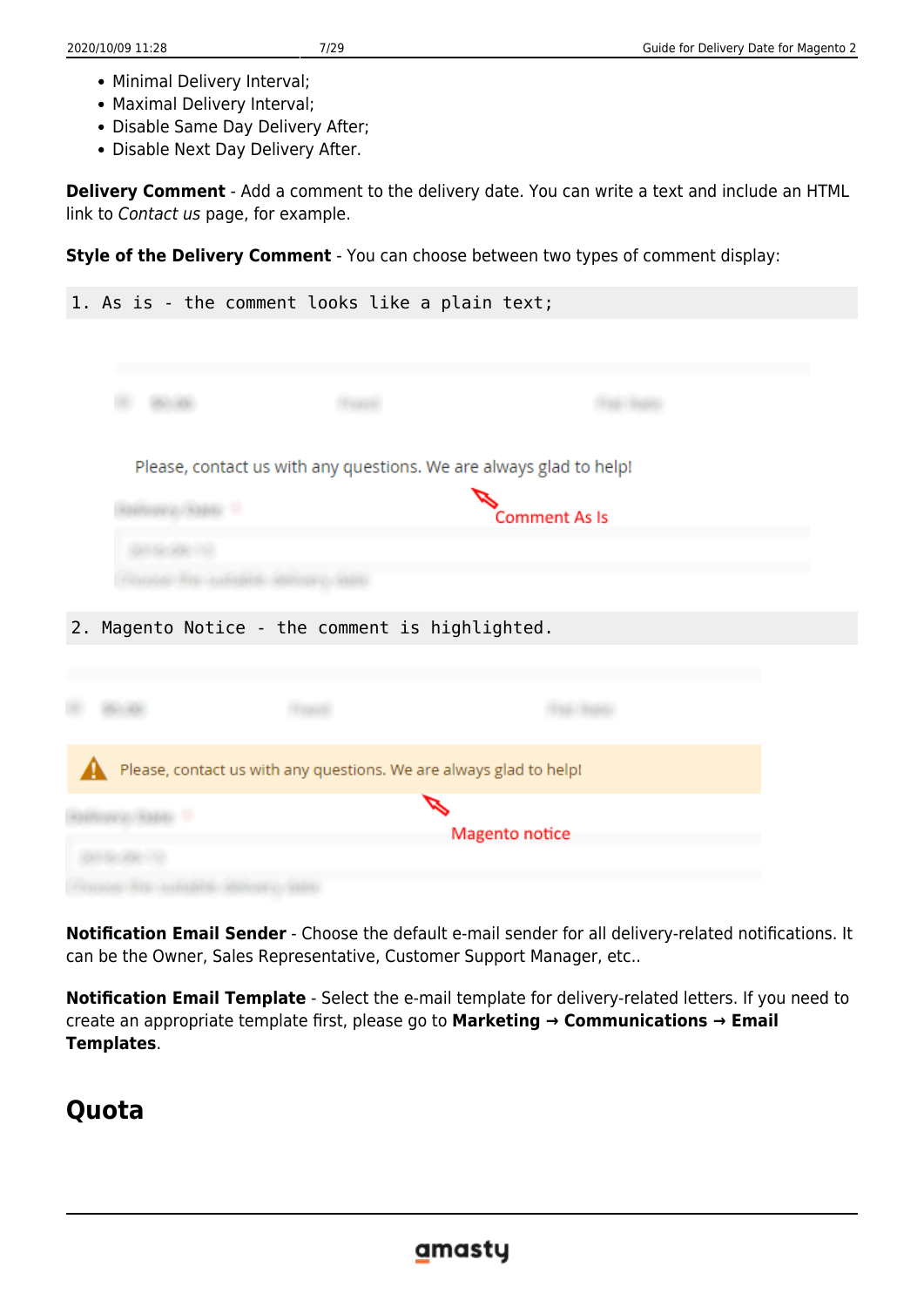In this section, you can configure unlimited or a certain number of deliveries per day or per week.

#### Quota

| Quota Type<br>[website] | Unlimited           |  |
|-------------------------|---------------------|--|
|                         | Unlimited           |  |
|                         | Per Day             |  |
|                         | Per Day of the Week |  |

**Quota Per Day** - Define how many deliveries per day your store can make. After the limit is exceeded, the day will become unavailable for delivery.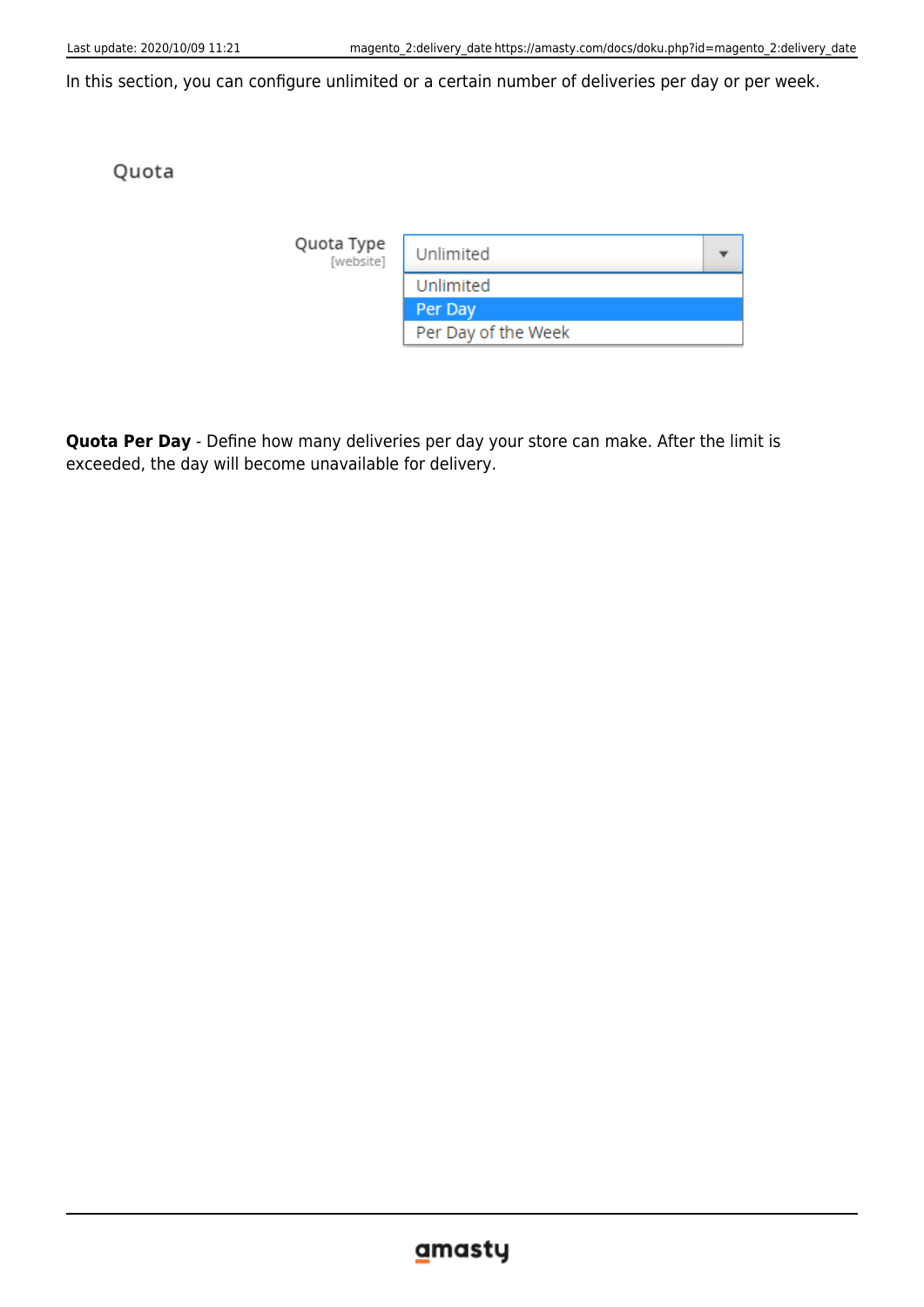#### Quota

| Quota Type<br>[website] | Per Day of the Week                                       |
|-------------------------|-----------------------------------------------------------|
| Quota per Monday        | 9                                                         |
| [website]               | Maximum number of deliveries per day. Set 0 to unlimited. |
| Quota per Tuesday       | 5                                                         |
| [website]               | Maximum number of deliveries per day. Set 0 to unlimited. |
| Quota per Wednesday     | 7                                                         |
| [website]               | Maximum number of deliveries per day. Set 0 to unlimited. |
| Quota per Thursday      | 10                                                        |
| [website]               | Maximum number of deliveries per day. Set 0 to unlimited. |
| Quota per Friday        | 8                                                         |
| [website]               | Maximum number of deliveries per day. Set 0 to unlimited. |
| Quota per Saturday      | $\overline{2}$                                            |
| [website]               | Maximum number of deliveries per day. Set 0 to unlimited. |
| Quota per Sunday        | 2                                                         |
| [website]               | Maximum number of deliveries per day. Set 0 to unlimited. |

**Quota Per Day Of The Week** - Set how many deliveries you can make per each day of the week.

## <span id="page-8-0"></span>**Delivery Date Section**

In this section you can select date format, choose to which documents, notifications and backend store pages delivery date info should be included. The module allows to offer the choice of delivery dates only for certain groups of customers or with particular shipping methods. The distribution options have never been so flexible!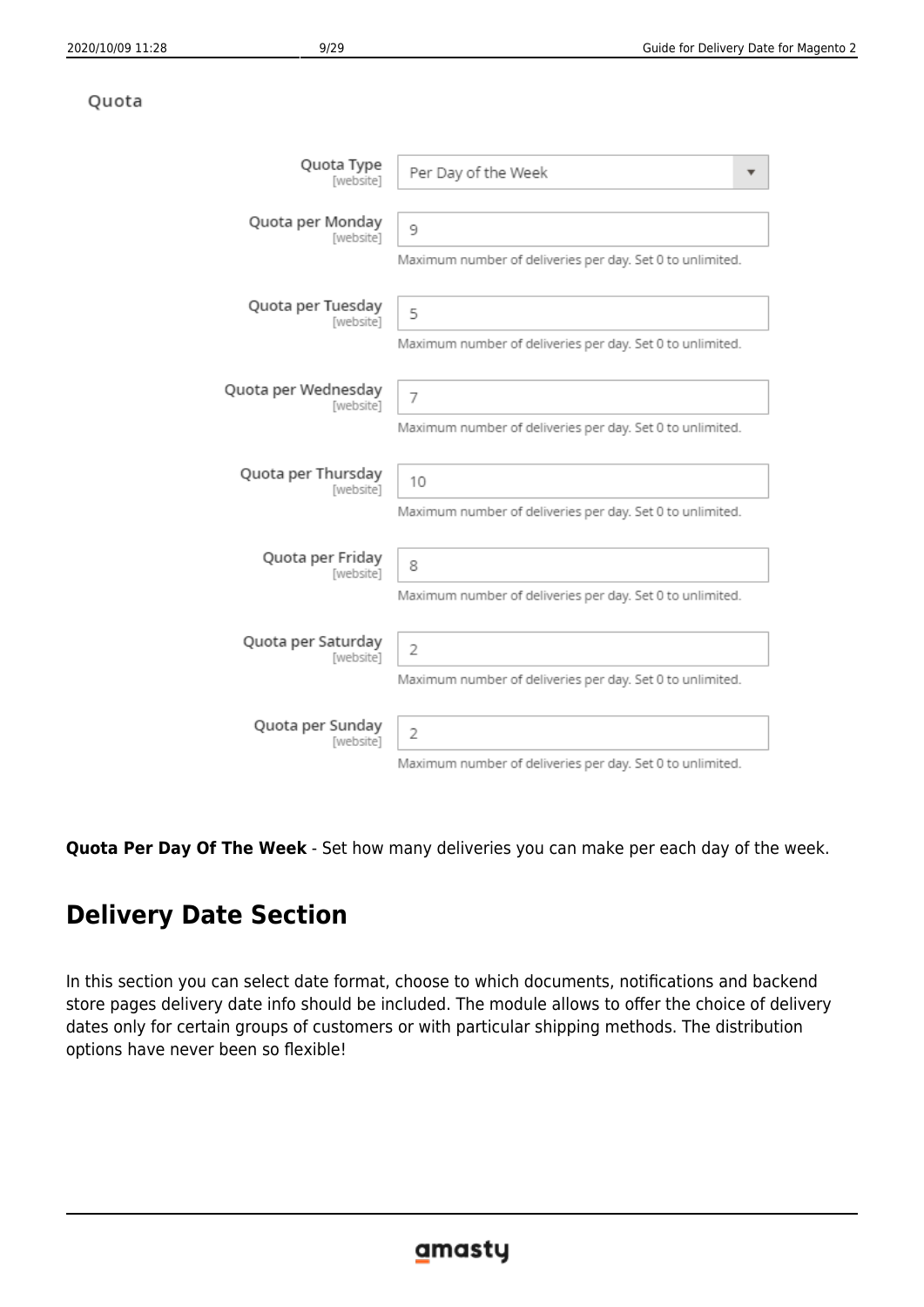#### **Delivery Date**

| <b>Date Format</b><br>[store view]                             | yyyy-mm-dd (2017-11-20)                                                               | ٠ |
|----------------------------------------------------------------|---------------------------------------------------------------------------------------|---|
|                                                                | Format of date for outputting values                                                  |   |
| <b>Is Required</b>                                             | Yes                                                                                   | ÷ |
| [store view]                                                   |                                                                                       |   |
| <b>Set Default Value</b>                                       | Yes                                                                                   |   |
| [store view]                                                   | Will preselect value on the frontend (if date is not disabled).                       |   |
| <b>Default Value</b>                                           | 1                                                                                     |   |
| [store view]                                                   | 0 - same day or first possibility when using 'Delivery by Product', 1 - next day etc. |   |
| Include Into                                                   | Print Copy of Order Confirmation                                                      |   |
| [global]                                                       | <b>Order Confirmation E-mail</b>                                                      |   |
|                                                                | <b>Invoice E-mail</b>                                                                 |   |
|                                                                | Shipment E-mail                                                                       |   |
|                                                                | <b>Invoice PDF</b>                                                                    |   |
|                                                                | <b>Shipment PDF (Packing Slip)</b>                                                    |   |
|                                                                |                                                                                       |   |
| <b>Display On</b>                                              |                                                                                       |   |
| [global]                                                       | Order View Page (Backend)                                                             |   |
|                                                                | New/Edit/Reorder Order Page (Backend)                                                 |   |
|                                                                | Invoice View Page (Backend)                                                           |   |
|                                                                | Shipment View Page (Backend)                                                          |   |
|                                                                | Order Info Page (Frontend)                                                            |   |
|                                                                |                                                                                       |   |
| <b>Field Note</b>                                              | Choose the suitable delivery date                                                     |   |
| [store view]                                                   | Visible on checkout below the date field.                                             |   |
| <b>Show For Selected Customer Groups Only</b>                  | No                                                                                    | ٠ |
| [store view]                                                   |                                                                                       |   |
| <b>Show For Selected Shipping Methods Only</b><br>[store view] | No                                                                                    | ٠ |

**Date Format** - The module offers a wide variety of dates formats. Choose which one suits your store best.

**Is Required** - You can require customers to fulfill the delivery info or leave it up to their choice.

**Set Default Value** - Set this option to 'Yes' to specify the preselected delivery date on the frontend.

**Default Value** - Specify the value of the preselected delivery date. If you set '0' - the closest possible delivery date will be preselected, '1' - the next date after the order is created, '2' - the second day after the order is created, and etc.

**Include into** - It's possible to include delivery date information into any available order document.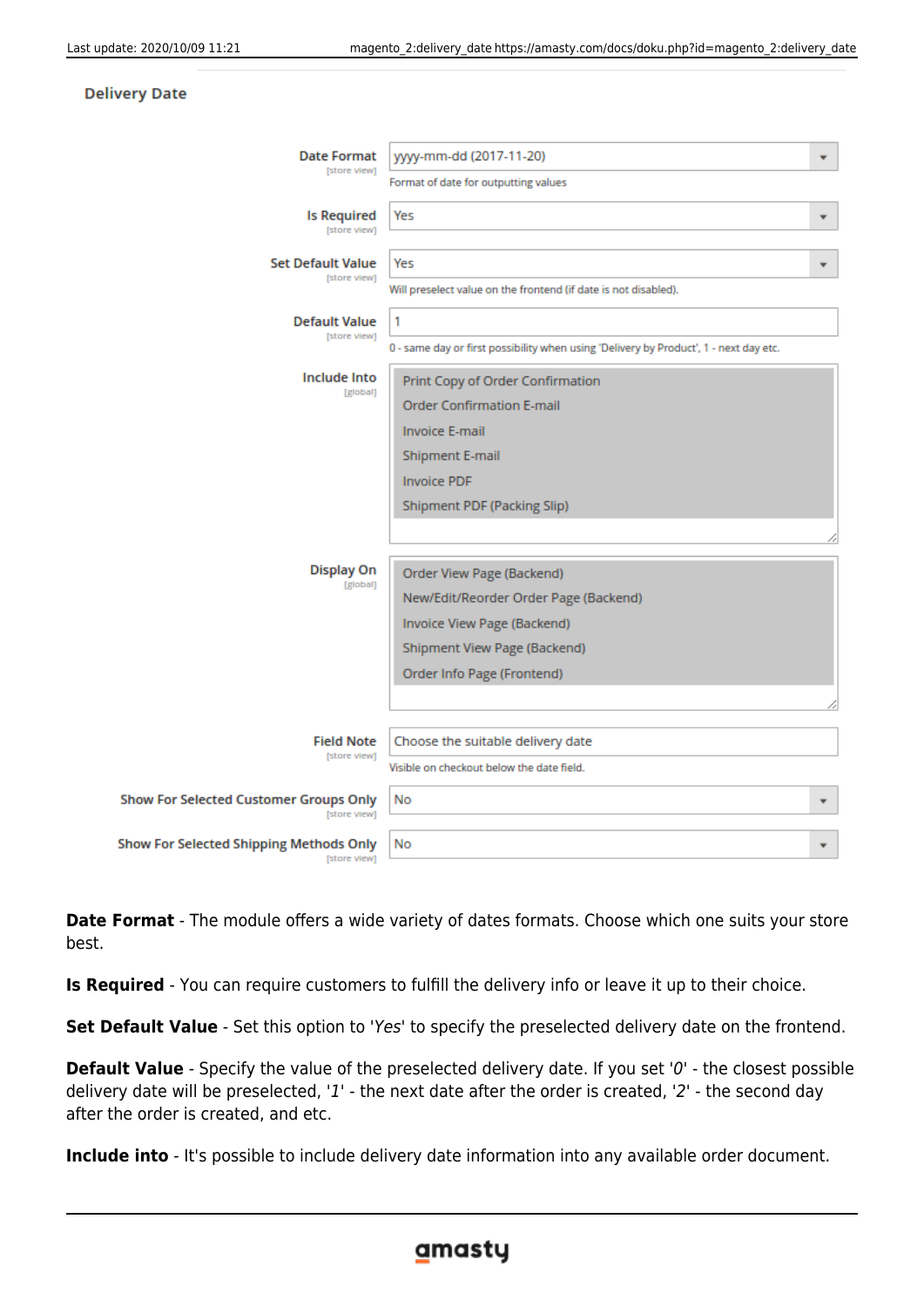#### **Display On** - Delivery info can be displayed on different backend pages.

| Field Note<br>[store view]                                 | Choose the suitable delivery date         |
|------------------------------------------------------------|-------------------------------------------|
|                                                            | Visible on checkout below the date field. |
| Show For Selected Customer Groups<br>Only<br>[store view]  | Yes<br>$\overline{\mathbf{v}}$            |
| Customer Groups<br>[store view]                            | NOT LOGGED IN                             |
|                                                            | General                                   |
|                                                            | Wholesale                                 |
|                                                            | Retailer                                  |
|                                                            |                                           |
| Show For Selected Shipping Methods<br>Only<br>[store view] | Yes                                       |
| Shipping Methods<br>[store view]                           | <b>Flat Rate</b>                          |
|                                                            | Fixed                                     |
|                                                            | <b>Best Way</b>                           |
|                                                            | Table Rate                                |
|                                                            |                                           |

**Field Note** - Create a message for a customer, that will be displayed in the line for the time interval before a customer selects the actual hours.

**Show for Selected Customer Groups Only** - You can offer the option of choosing the delivery date only to certain groups only. If this option is set to 'Yes', the **Customer Groups** section will appear, otherwise, it will stay hidden.

**Show for Selected Shipping Methods Only** option works in analogy with customer group settings.

## **Delivery Date Edit Section**

The Delivery Date Edit Section allows enabling users to edit their orders after placing them, in other words - rescheduling the delivery date if certain conditions are met.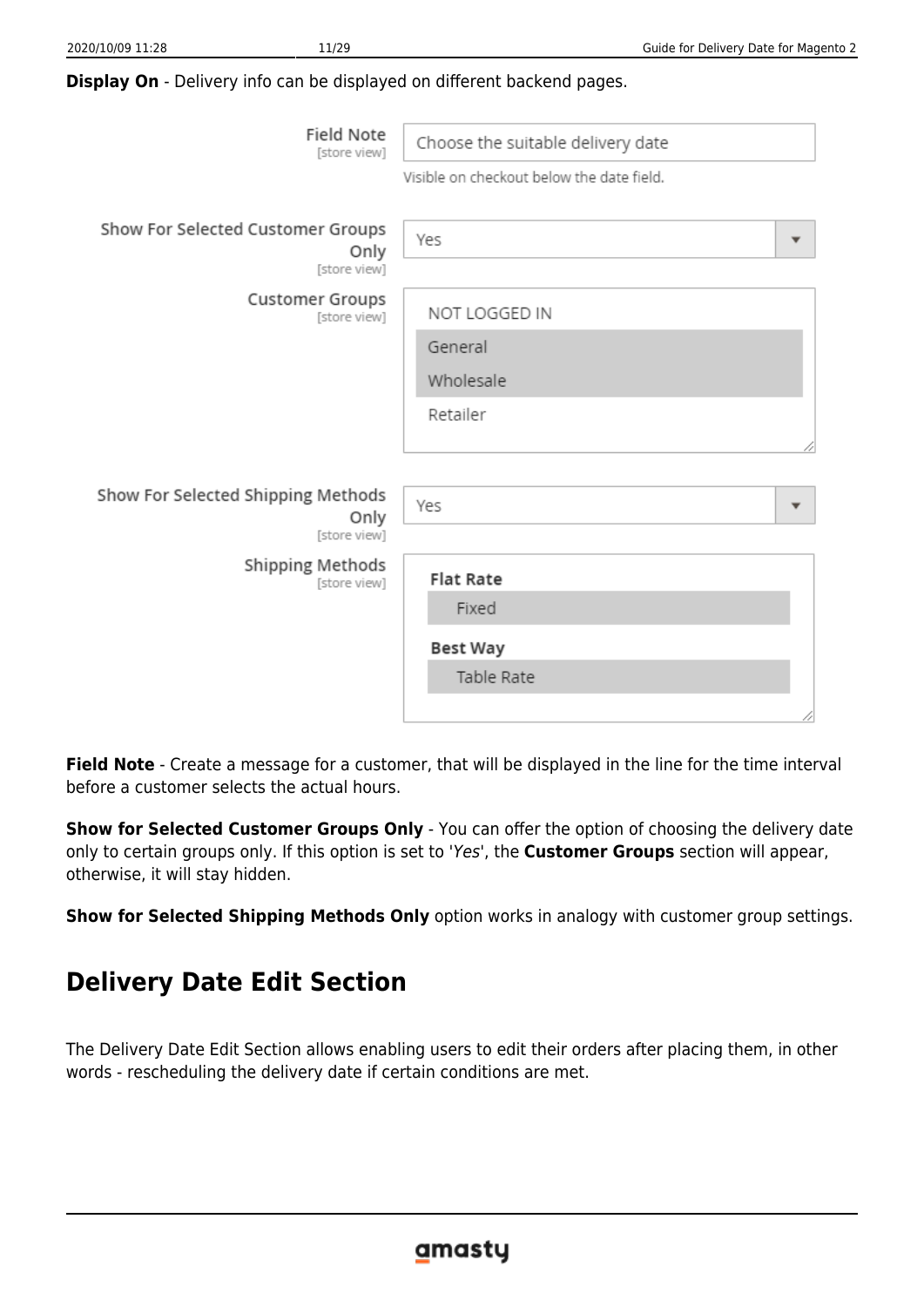**Delivery Date Edit** 

Allow reschedule Delivery Date **Istore** view

| е<br>v] | Yes        |  |
|---------|------------|--|
|         | <b>Yes</b> |  |
|         | No         |  |

**Rule activation and Order status** - Thus, an order status could be rescheduled if you specify certain order statuses, e.g. 'Pending', 'Pending Payment' or 'Payment Review'.



| Uruer status                       | Closed                   |    |
|------------------------------------|--------------------------|----|
| can be rescheduled<br>[store view] | Complete                 |    |
|                                    | <b>Suspected Fraud</b>   |    |
|                                    | On Hold                  |    |
|                                    | <b>Payment Review</b>    |    |
|                                    | PayPal Canceled Reversal |    |
|                                    | PayPal Reversed          |    |
|                                    | Pending                  |    |
|                                    | <b>Pending Payment</b>   |    |
|                                    | Pending PayPal           |    |
|                                    | Processing               | // |

**Lockdown period** - The lockdown period is a time interval before the order delivery date. When the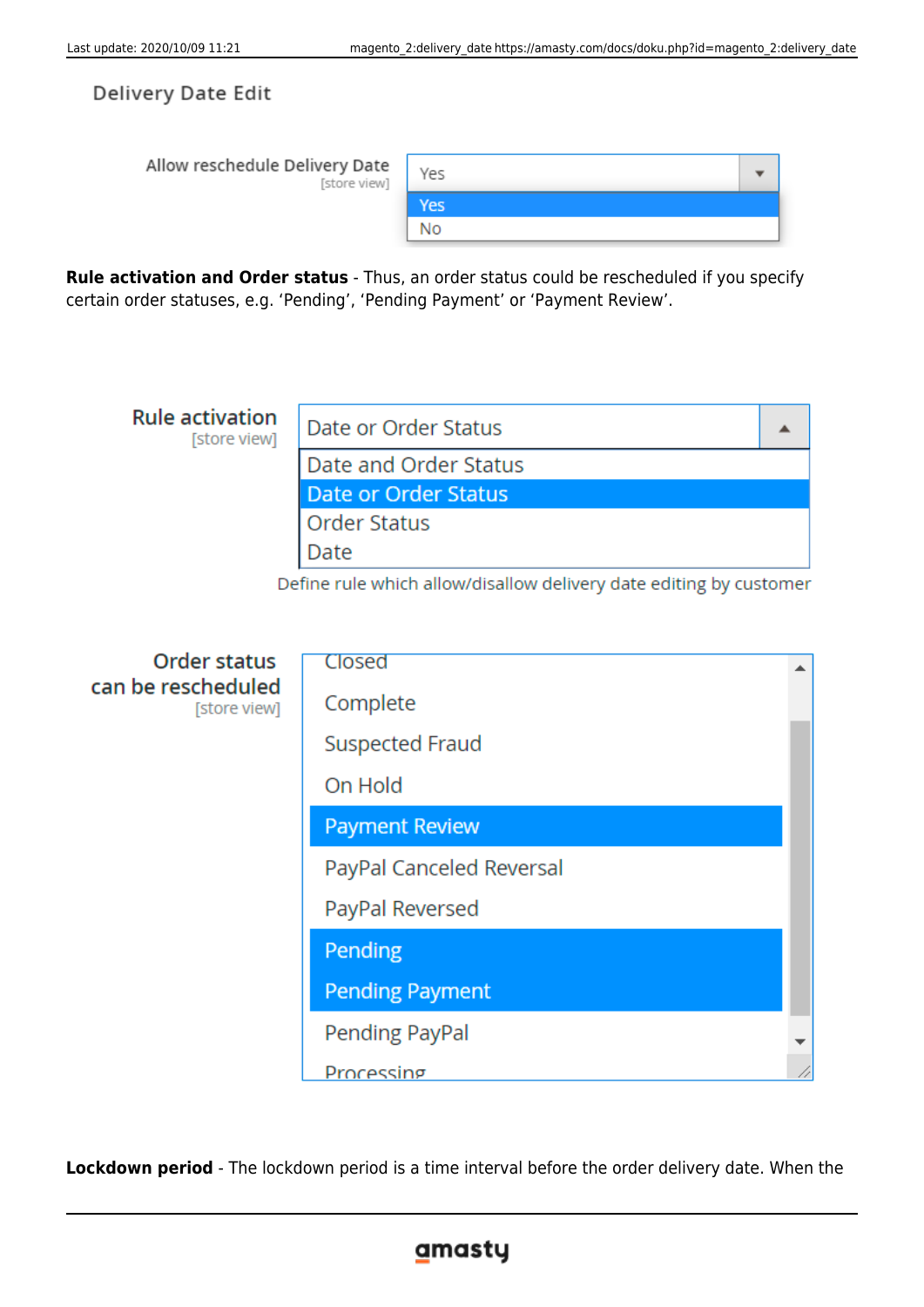lockdown period is running - customers cannot edit the delivery date.

| Lockdown period<br>[store view] | 3 days  |  |
|---------------------------------|---------|--|
|                                 | 1 day   |  |
|                                 | 2 days  |  |
|                                 | 3 days  |  |
|                                 | 4 days  |  |
|                                 | 5 days  |  |
|                                 | 6 days  |  |
|                                 | 7 days  |  |
|                                 | 14 days |  |
|                                 | 30 days |  |

## **Delivery Time and Comments Section**

**Delivery Time** and **Comments** fields have the same options as the [Delivery Date](#page-8-0) field set.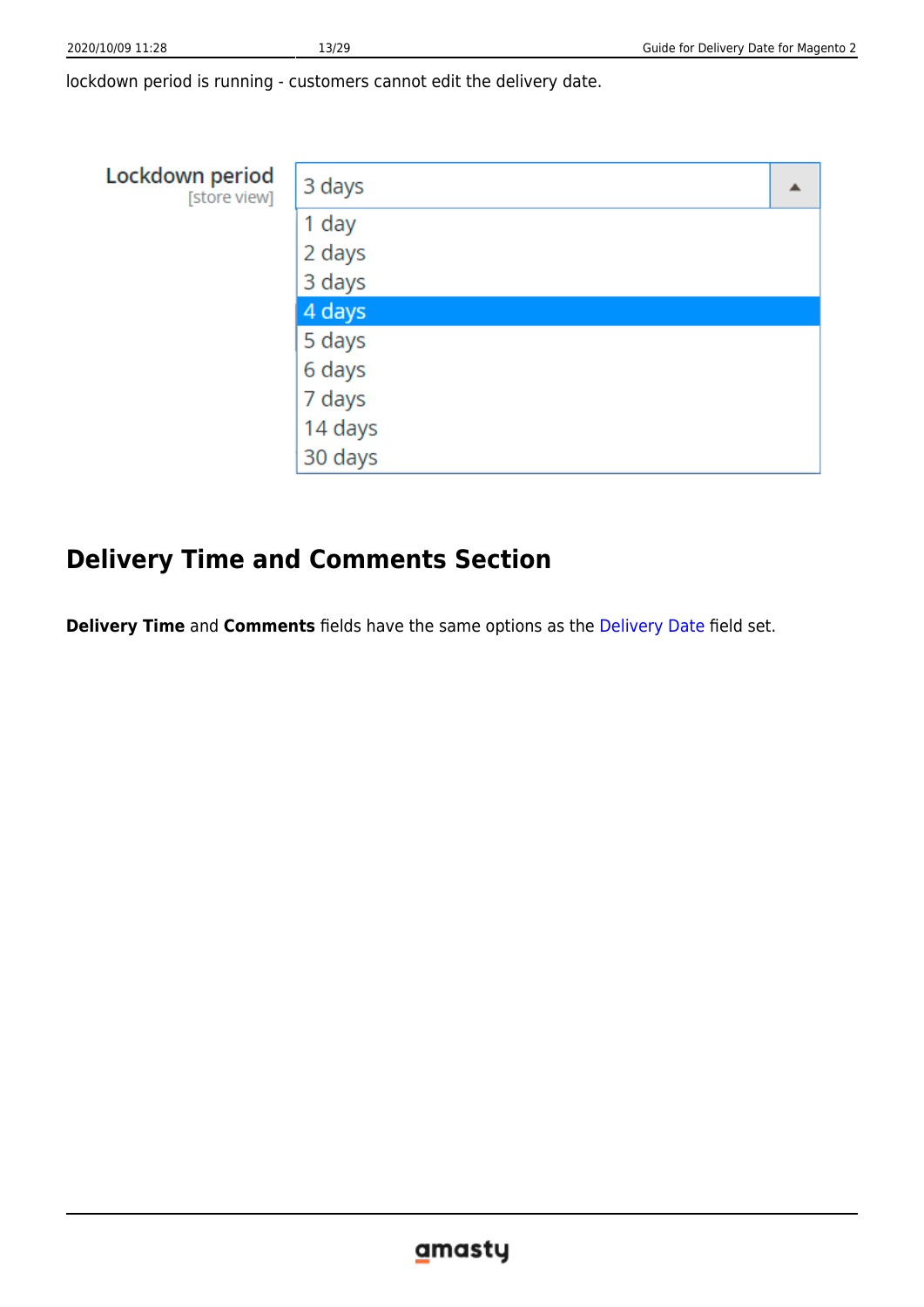#### **Delivery Time**

**Show For** 

| <b>Enable Delivery Time</b><br>[store view]   | Yes                                                                                                            | ▼ |
|-----------------------------------------------|----------------------------------------------------------------------------------------------------------------|---|
|                                               | In order to make Delivery Time option work, please specify Time Intervals in<br>Sales -> Time Intervals first. |   |
| <b>Is Required</b><br>[store view]            | No                                                                                                             | ▼ |
| <b>Set Default Value</b>                      | No                                                                                                             |   |
| [store view]                                  | Will preselect value on the frontend (if time is not disabled).                                                |   |
|                                               |                                                                                                                |   |
| Include Into<br>[global]                      | Print Copy of Order Confirmation                                                                               |   |
|                                               | <b>Order Confirmation E-mail</b>                                                                               |   |
|                                               | <b>Invoice E-mail</b>                                                                                          |   |
|                                               | Shipment E-mail                                                                                                |   |
|                                               | <b>Invoice PDF</b>                                                                                             |   |
|                                               | Shipment PDF (Packing Slip)                                                                                    |   |
|                                               |                                                                                                                |   |
| <b>Display On</b>                             |                                                                                                                |   |
| [global]                                      | Order View Page (Backend)                                                                                      |   |
|                                               | New/Edit/Reorder Order Page (Backend)                                                                          |   |
|                                               | Invoice View Page (Backend)                                                                                    |   |
|                                               | Shipment View Page (Backend)<br>Order Info Page (Frontend)                                                     |   |
|                                               |                                                                                                                |   |
| <b>Field Note</b><br>[store view]             | Choose the suitable delivery time                                                                              |   |
|                                               | Visible on checkout below the date field.                                                                      |   |
| Selected Customer Groups Only<br>[store view] | No                                                                                                             |   |
|                                               |                                                                                                                |   |

**Default Value** - put a time interval ID to specify a preselected delivery time. To check what id number you need, go to Sales → Time Intervals.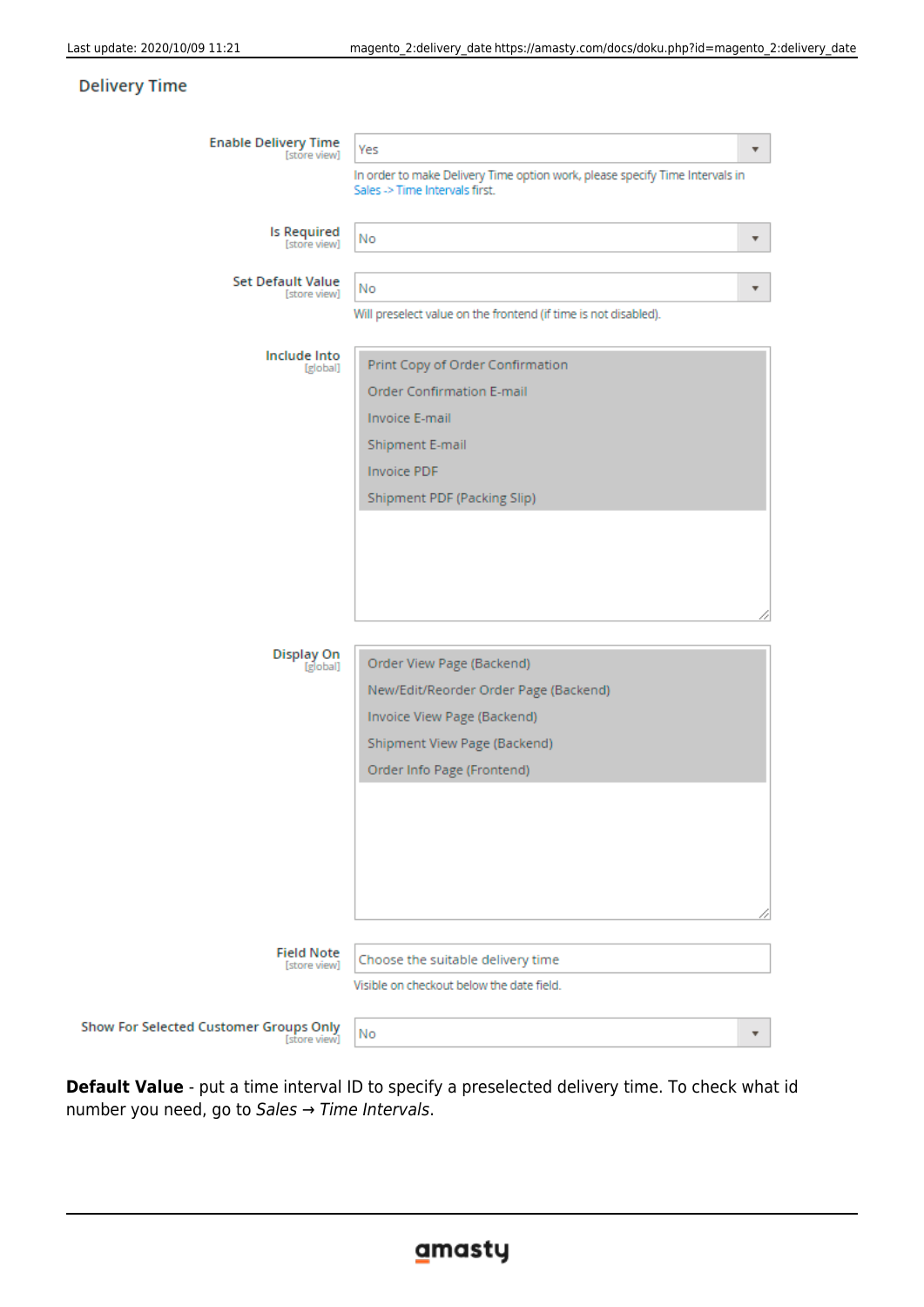| ⊥⊥.∠∪<br>$\sim$ |  |  |
|-----------------|--|--|
|                 |  |  |
|                 |  |  |
|                 |  |  |

| <b>Show For Selected Shipping Methods Only</b><br>[store view] | Yes                                                                                            | $\overline{\mathbf{v}}$ |
|----------------------------------------------------------------|------------------------------------------------------------------------------------------------|-------------------------|
| <b>Shipping Methods</b><br>[store view]                        | <b>Flat Rate</b><br>Fixed                                                                      |                         |
|                                                                | <b>Best Way</b>                                                                                |                         |
|                                                                | <b>Table Rate</b>                                                                              |                         |
|                                                                |                                                                                                |                         |
|                                                                |                                                                                                |                         |
|                                                                |                                                                                                |                         |
|                                                                |                                                                                                | 4                       |
| Time Interval Offset for Same Day Delivery<br>[store view]     | 60<br>Minutes. Time between the current time and the first time that can be selected.          |                         |
| <b>Disable Current Time Interval</b><br>[store view]           | Yes<br>Disable time interval if current time with offset are included into this time interval. | $\overline{\mathbf{v}}$ |

There are two features that regulate delivery hours specifically.

**Time Interval Offset for Same Day Delivery** - Specify time offset relative to current delivery time. A period (in minutes) that's stands between the current time and the first delivery time, available for a customer's choice.

**Disable Current Time Interval** - It's possible to disable the time interval. Before doing that, please make sure that the current time with offset are included in this time interval.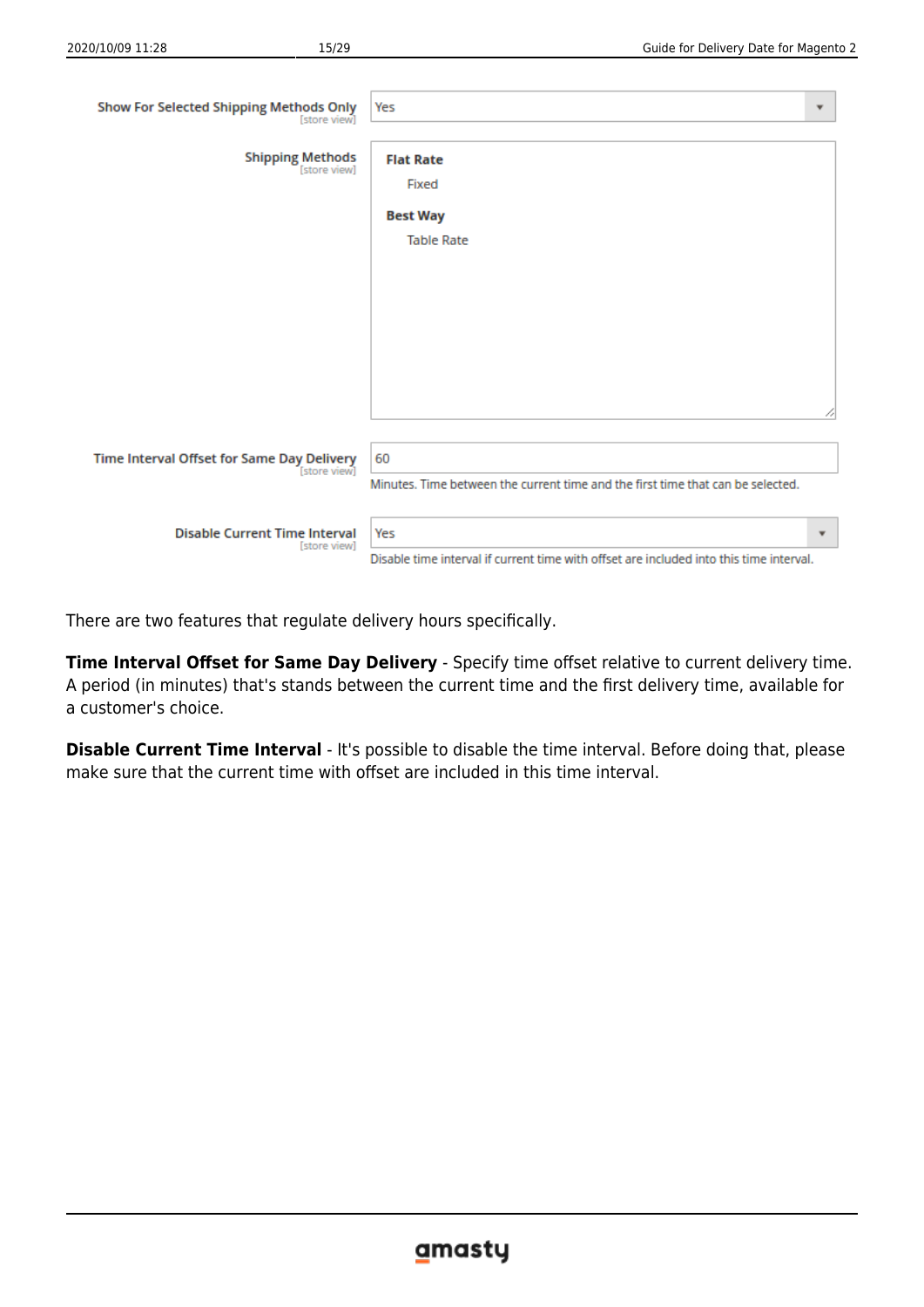#### **Comments Field**

| <b>Enable Comments Field</b><br>[store view]               | Yes                                       | ▼ |
|------------------------------------------------------------|-------------------------------------------|---|
| Is Required<br>[store view]                                | Νo                                        |   |
| Limit for Comment<br>[store view]                          | 0                                         |   |
|                                                            | In symbols. Set zero if it is not needed. |   |
| Include Into<br>[global]                                   | Print Copy of Order Confirmation          |   |
|                                                            | Order Confirmation E-mail                 |   |
|                                                            | Invoice E-mail                            |   |
|                                                            | Shipment E-mail                           |   |
|                                                            | Invoice PDF                               |   |
|                                                            | Shipment PDF (Packing Slip)               |   |
|                                                            |                                           |   |
| Display On<br>[global]                                     | Order View Page (Backend)                 |   |
|                                                            | New/Edit/Reorder Order Page (Backend)     |   |
|                                                            | Invoice View Page (Backend)               |   |
|                                                            | Shipment View Page (Backend)              |   |
|                                                            | Order Info Page (Frontend)                |   |
|                                                            |                                           |   |
| Field Note<br>[store view]                                 | Choose the suitable delivery time         |   |
|                                                            | Visible on checkout below the date field. |   |
| Show For Selected Customer Groups Only<br>[store view]     | Νo                                        | ▼ |
| Show For Selected Shipping Methods<br>Only<br>[store view] | Νo                                        | ▼ |

**Enable Comments Field** - You can restrict or allow customer comments, for instance, for the delivery person. We recommend enabling this option to make sure that you do your best for the clients.

**Is Required** - you can require comments or make them optional.

**Limit for Comment** - define the maximum number of symbols for the comment.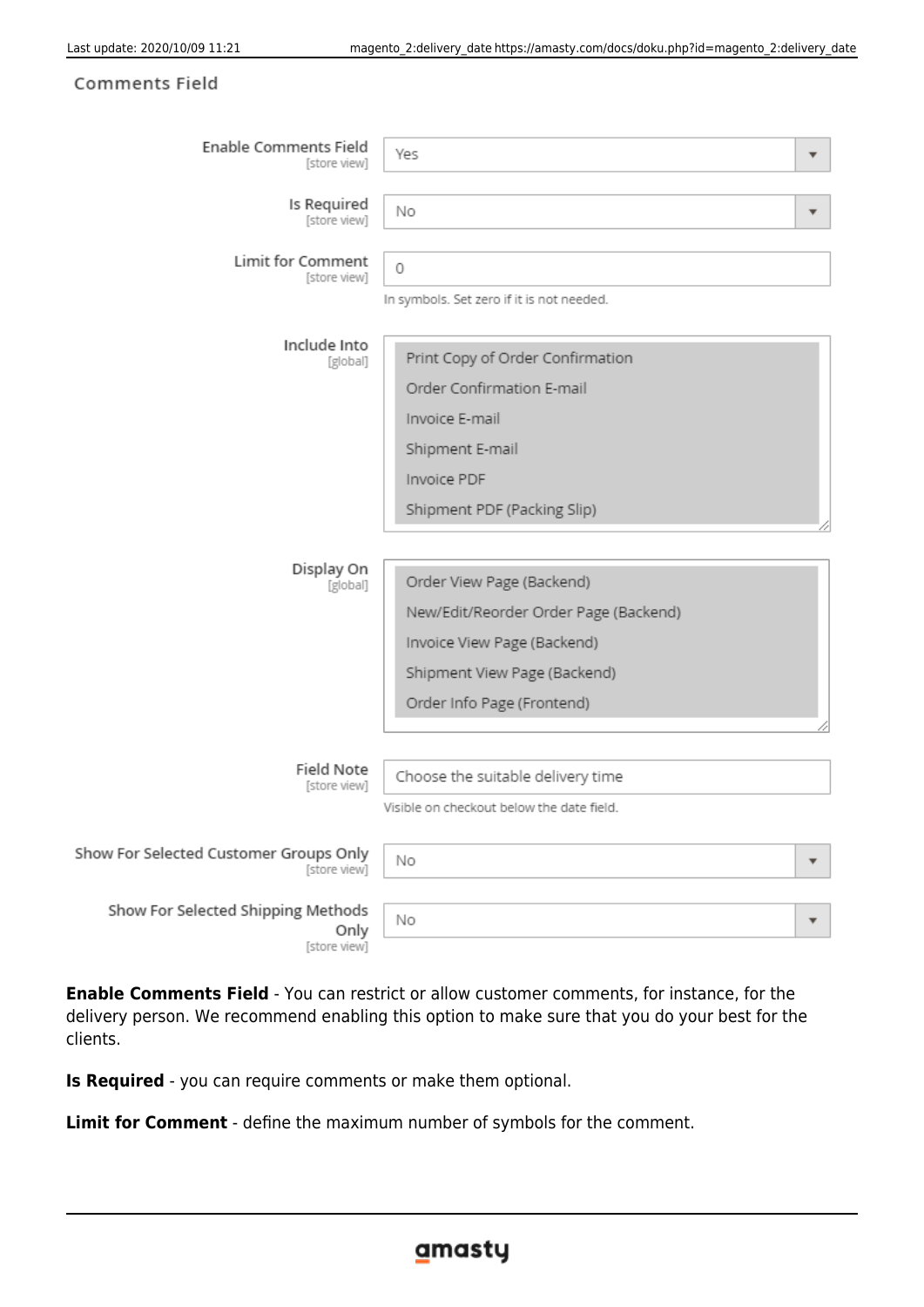# **Reminder**

With the reminder option you can inform customers about the upcoming delivery. Specify particular time (in hours) before the delivery to send the reminder.



**Enable** - Turn on/off the reminder option.

**Recipient Email Address** - specify email addresses to which you'd like to send reminders.

**Notification Email Sender** - Choose the default e-mail sender for the short notice. It can be the Owner, Sales Representative, Customer Support Manager, etc..

**Notification Email Template** - Select the e-mail template for the notice before delivery. If you need to create an appropriate template first, please go to **Marketing → Communications → Email Templates**.

# **Manage Exceptions: Working Days and Holidays**

The module provides you with nearly unlimited opportunities for a time-table configuration. You can specify date intervals that should be excluded from your delivery schedule for various reasons.

#### **You can exclude from your timetable:**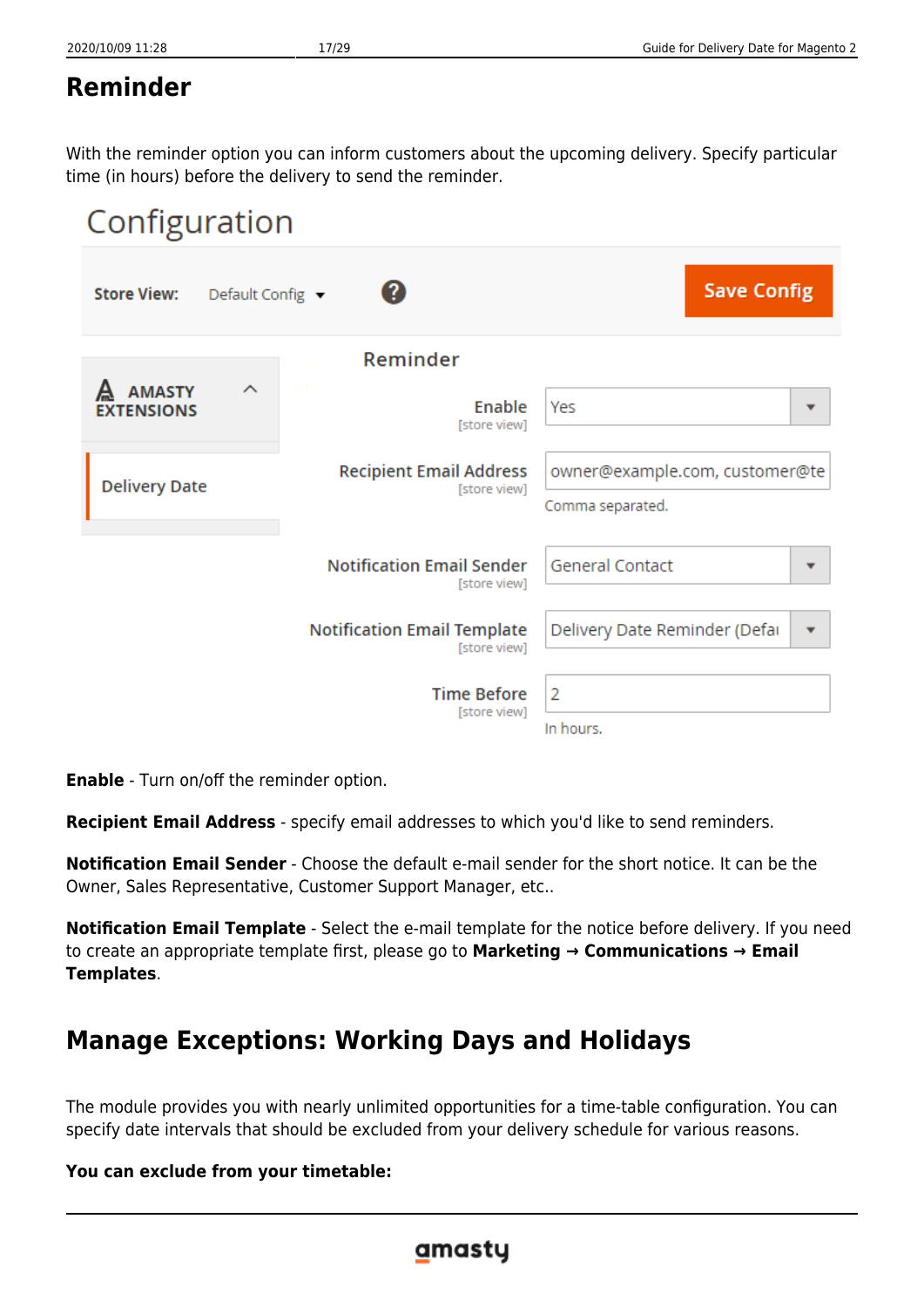- Working Days
- Any vacation dates, e.g. national holidays
- Date intervals like December 24 January 7

All the exceptions you create are visible on the grid. To view the grid or create a new holiday interval, please go to **Sales → Delivery Date → Exceptions: Working Days and Holidays**

## Manage Exceptions: Working Days and Holidays

| <b>Add New Exception</b>              |    |                                     |             |     |                             |           |                                          |                    |  |
|---------------------------------------|----|-------------------------------------|-------------|-----|-----------------------------|-----------|------------------------------------------|--------------------|--|
| 3 records found<br>Actions<br>$\cdot$ |    |                                     |             |     | <b>Y</b> Filters<br>20<br>۰ | per page  | $\bullet$ Default View $\bullet$<br>of 1 | <b>☆</b> Columns → |  |
|                                       |    |                                     |             |     |                             |           |                                          |                    |  |
| $\vert \mathbf{v} \vert$              | ID | <b>Store</b>                        | Day type    | Day | <b>Month</b>                | Year      | <b>Description</b>                       | <b>Action</b>      |  |
|                                       | 3  | Default Store View, All Store Views | Working day | 26  | January                     | 2020      | 26/01/19 - Working Day                   | Edit               |  |
|                                       |    | Default Store View, All Store Views | Holiday     | 25  | December                    | Each year | Christmas Day                            | Edit               |  |

Please, click 'Add New Exception' button to define a new exception from the regular sked. For this example, we will edit a previously created entry.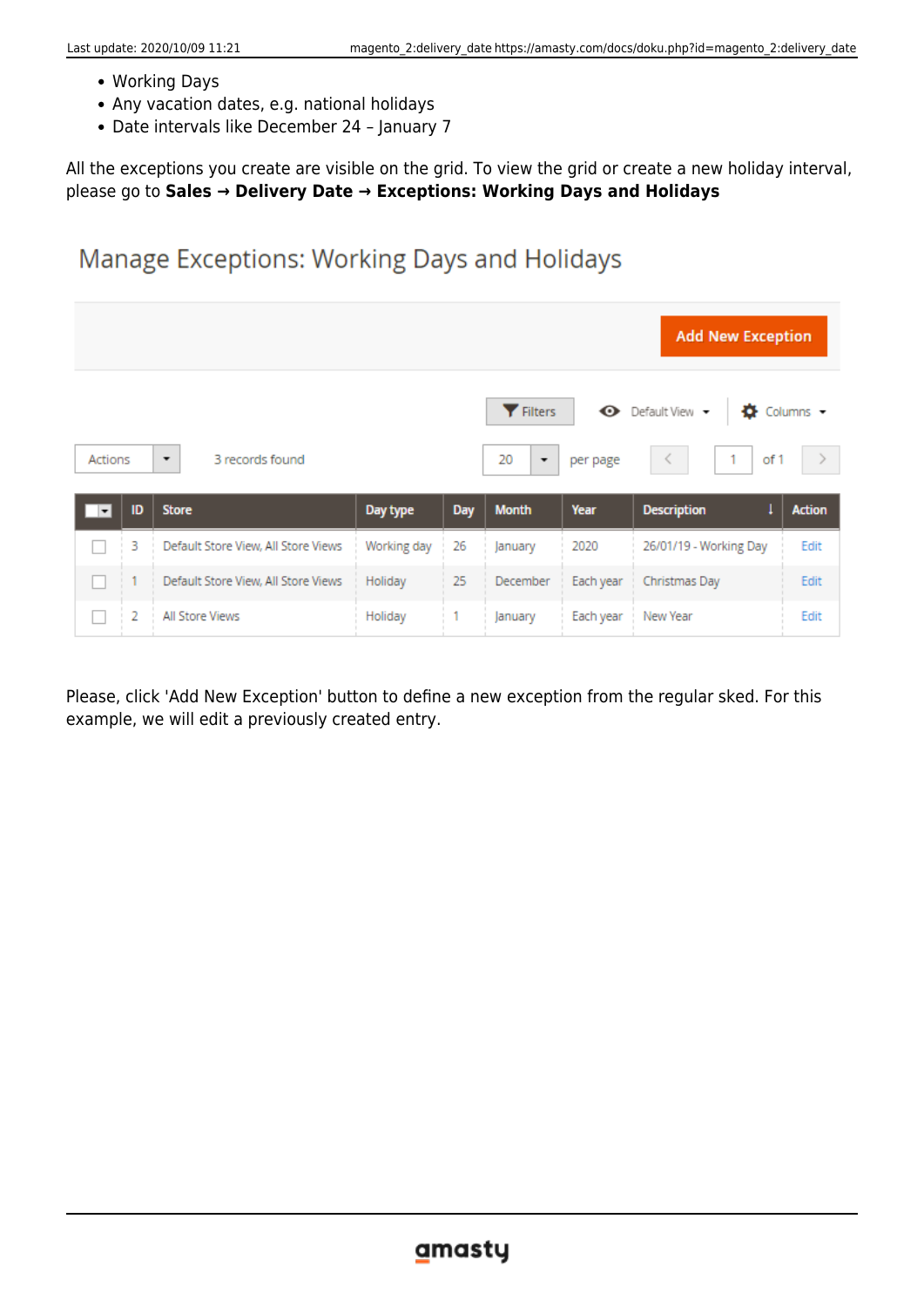

**Stores** - The extension supports multi-stores, it means that you can set delivery date exceptions separately for each store.

**Day Type** - Specify whether it is a holiday or working day.

**Day** - Specify the holiday date.

**Month** - The extension offers two options: you can either choose a specific month or use the exception for each month.

**Year** - Specify the year option. It is possible to set up a particular year or set 'Each Year' if the holiday always happens on the same date.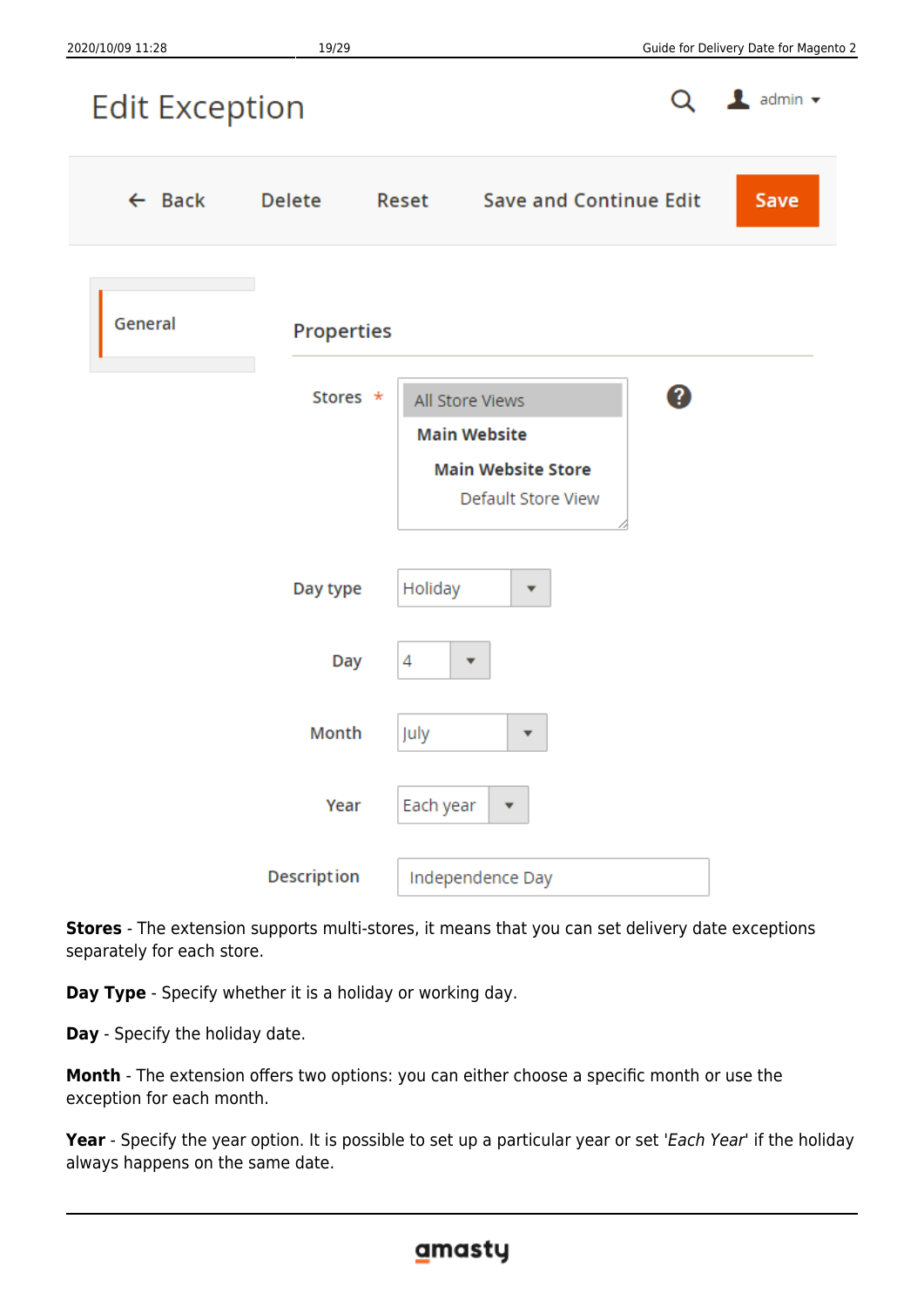**Description** - Add the description to the exception.

## **Exceptions: Date Intervals**

Creating a date interval is the easiest way to cross several days in a row out of your timetable. All the existing intervals are displayed on the grid. Please go to **Sales → Delivery Date → Exceptions: Date Intervals** to view the current intervals and create new ones.

**Add New Interval** 

# **Exceptions: Date Intervals**

| <b>Store</b>                 | <b>From</b><br><b>Day</b> | <b>From</b><br><b>Month</b> | <b>From</b><br>Year | To<br><b>Day</b> | To Month       | <b>To Year</b> | <b>Description</b>                | <b>Action</b> |
|------------------------------|---------------------------|-----------------------------|---------------------|------------------|----------------|----------------|-----------------------------------|---------------|
| All Store:<br><b>Views</b>   | 20                        | December :                  | Each<br>year        | 26               | December: 2017 |                | Custom delivery                   | Edit          |
| All Store 7<br><b>Views</b>  |                           | November                    | Each<br>year        | - 9              | November Each  | year           | National holiday                  | Edit          |
| All Store 18<br><b>Views</b> |                           | lune                        | 2017                | 26               | lune           | 2017           | Staff on vacation, no<br>delivery | Edit          |

You can also edit intervals as we do for this example.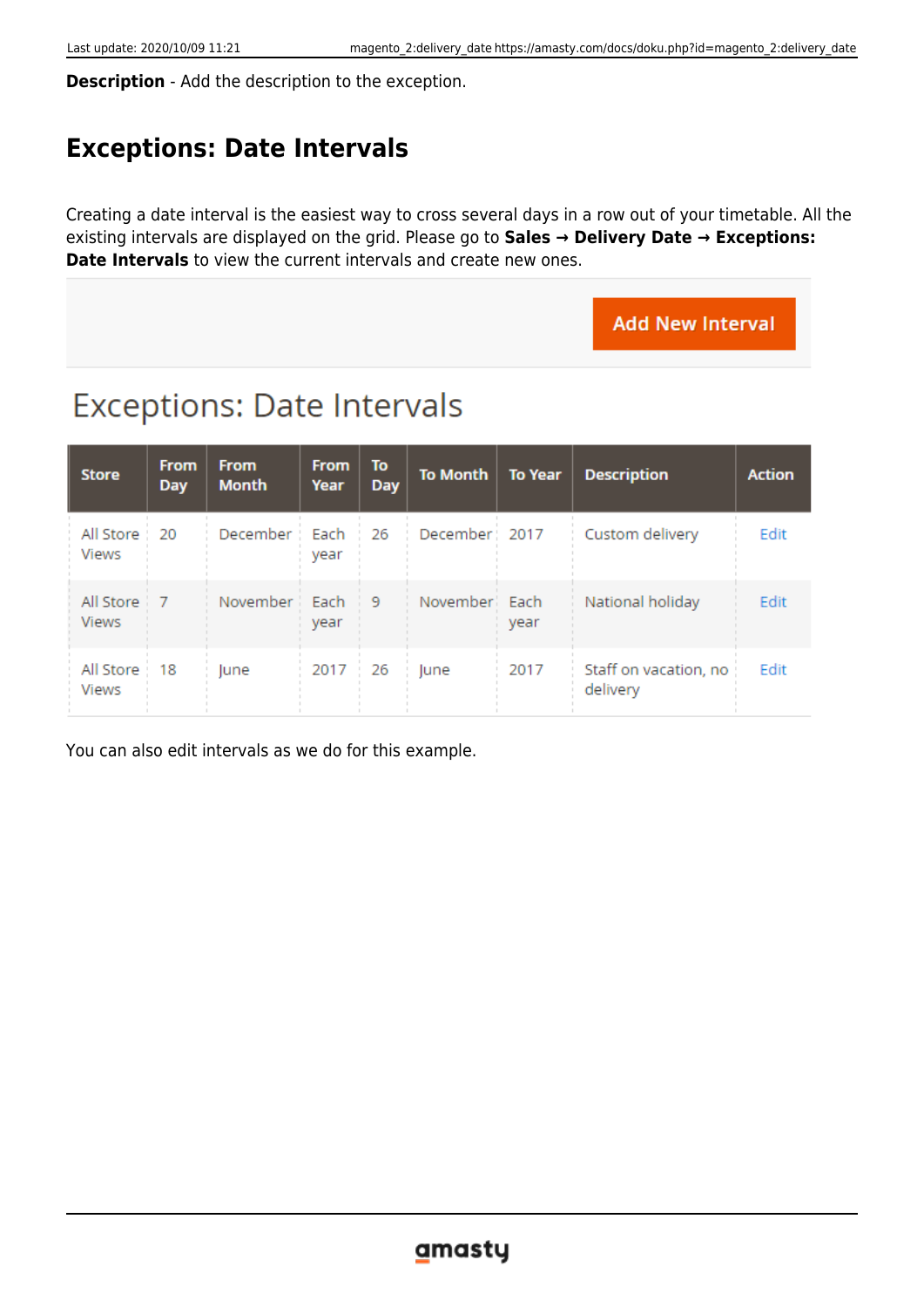| 2020/10/09 11:28          | 21/29             |                                                                                           | Guide for Delivery Date for Magento 2 |
|---------------------------|-------------------|-------------------------------------------------------------------------------------------|---------------------------------------|
| <b>Edit Date Interval</b> |                   |                                                                                           | л.<br>$\triangle$ demouser $\sim$     |
|                           | $\leftarrow$ Back | Delete<br>Reset                                                                           | <b>Save and Continue Edit</b><br>Save |
| Properties /              | General           |                                                                                           |                                       |
|                           | Stores *          | All Store Views<br><b>Main Website</b><br><b>Main Website Store</b><br>Default Store View | 0                                     |
|                           | Each<br>year      | No<br>$\overline{\mathbf{v}}$                                                             |                                       |
|                           | Each<br>month     | No<br>$\mathbf{v}$                                                                        |                                       |
|                           | From<br>Day       | 7<br>$\mathbf{v}$                                                                         |                                       |
|                           | From<br>Month     | March<br>$\overline{\mathbf{v}}$                                                          |                                       |
|                           | From<br>Year      | 2020<br>$\overline{\mathbf{v}}$                                                           |                                       |
|                           | To Day            | 10<br>$\overline{\mathbf{v}}$                                                             |                                       |
|                           | To<br>Month       | March<br>۰.                                                                               |                                       |
|                           | <b>To Year</b>    | 2020<br>٠                                                                                 |                                       |
|                           | Description       | Spring holidays                                                                           |                                       |

The options 'Each Month' and 'Each Year' come in handy if you would like to set particular days off or take a break regularly on the same dates.

**Stores** - You can set delivery date exceptions separately for each store.

**From Day/Month/Year** - Set up the exact date from which the rule should apply. In this example, the starting day will be the 18th of June 2017.

**To Day/Month/Year** - define the ending date, till which the rule should work. We've set the ending date to the 26th of June 2017.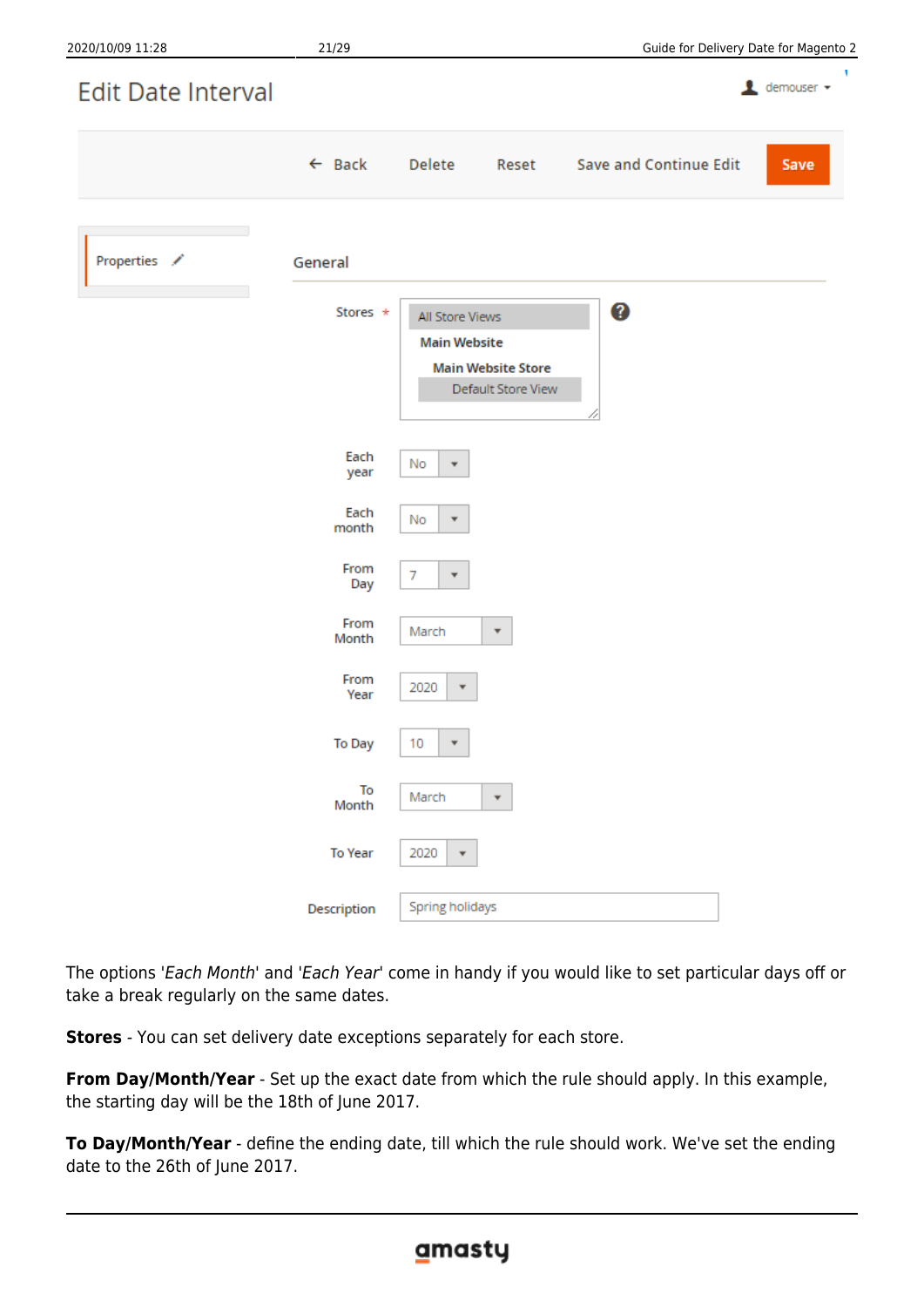$\triangle$  demouser  $\sim$ 

**Description** - Add a reason for the exception; it will be displayed only on the backend.

## **Time Intervals**

You can create several delivery time slots and let a customer choose the most suitable interval. To do so, please go to **Sales → Delivery Date → Time intervals**.

## **Manage Time Intervals**

|                                                        |                 | <b>Add New Interval</b>                                        | <b>Generate Time Intervals</b> |                |               |
|--------------------------------------------------------|-----------------|----------------------------------------------------------------|--------------------------------|----------------|---------------|
| Actions<br>3 records found<br>$\overline{\phantom{a}}$ |                 | <b>Y</b> Filters<br>20<br>per page<br>$\overline{\phantom{a}}$ | ← Default View →               | o<br>of 1<br>1 | Columns -     |
| <b>Time Interval ID</b><br>$\overline{\phantom{a}}$    | <b>Position</b> | <b>Store</b>                                                   | <b>From</b>                    | To             | <b>Action</b> |
|                                                        | 0               | Default Store View, All Store Views                            | 08:00                          | 12:00          | Edit          |
| $\frac{1}{2}$                                          | 0               | Default Store View, All Store Views                            | 12:00                          | 16:00          | Edit          |
| 3                                                      | 0               | Default Store View, All Store Views                            | 16:00                          | 20:00          | Edit          |

Here are the fields you need to fill in when creating/editing an interval.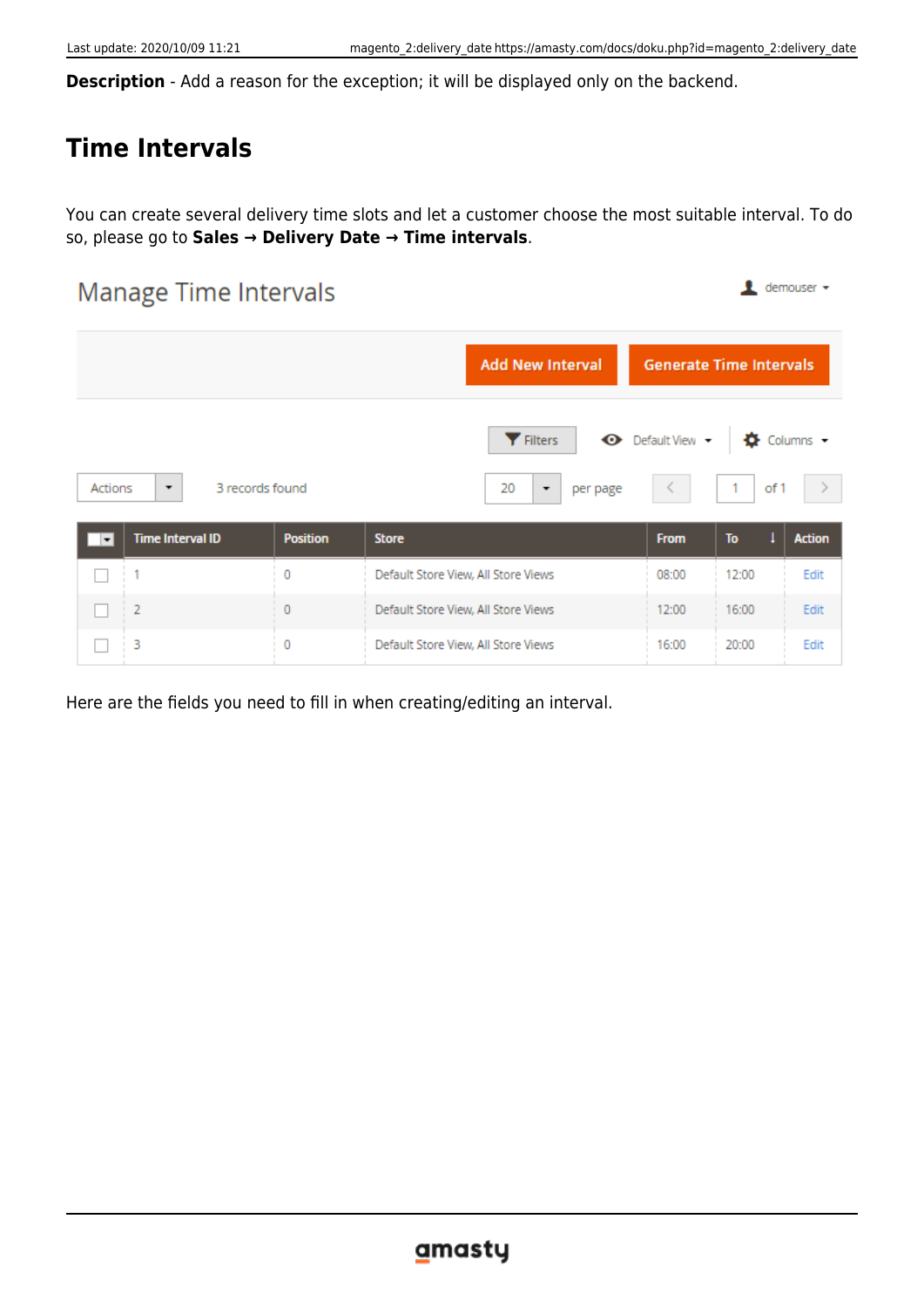$\triangle$  demouser  $\star$ 

# **Edit Time Interval**

|              |                     |                                        | ← Back Delete Reset Save and Continue Edit           | <b>Save</b> |
|--------------|---------------------|----------------------------------------|------------------------------------------------------|-------------|
| Properties / | General<br>Stores * | All Store Views<br><b>Main Website</b> | 0<br><b>Main Website Store</b><br>Default Store View |             |
|              | From $*$            | 08:00                                  |                                                      |             |
|              | To $*$              | 12:00                                  |                                                      |             |
|              | <b>Position</b>     | 5                                      |                                                      |             |

**Stores** - Specify the store view, for which the interval should be active.

**From** - Set up the starting time for the interval, for example: 4:30 pm.

**To** - Define the finishing time for the interval, for example: 6:00 pm.

**Position** - Select the interval position for sorting

## **Backend Pages with Delivery Info**

1. Delivery Date on the Orders grid.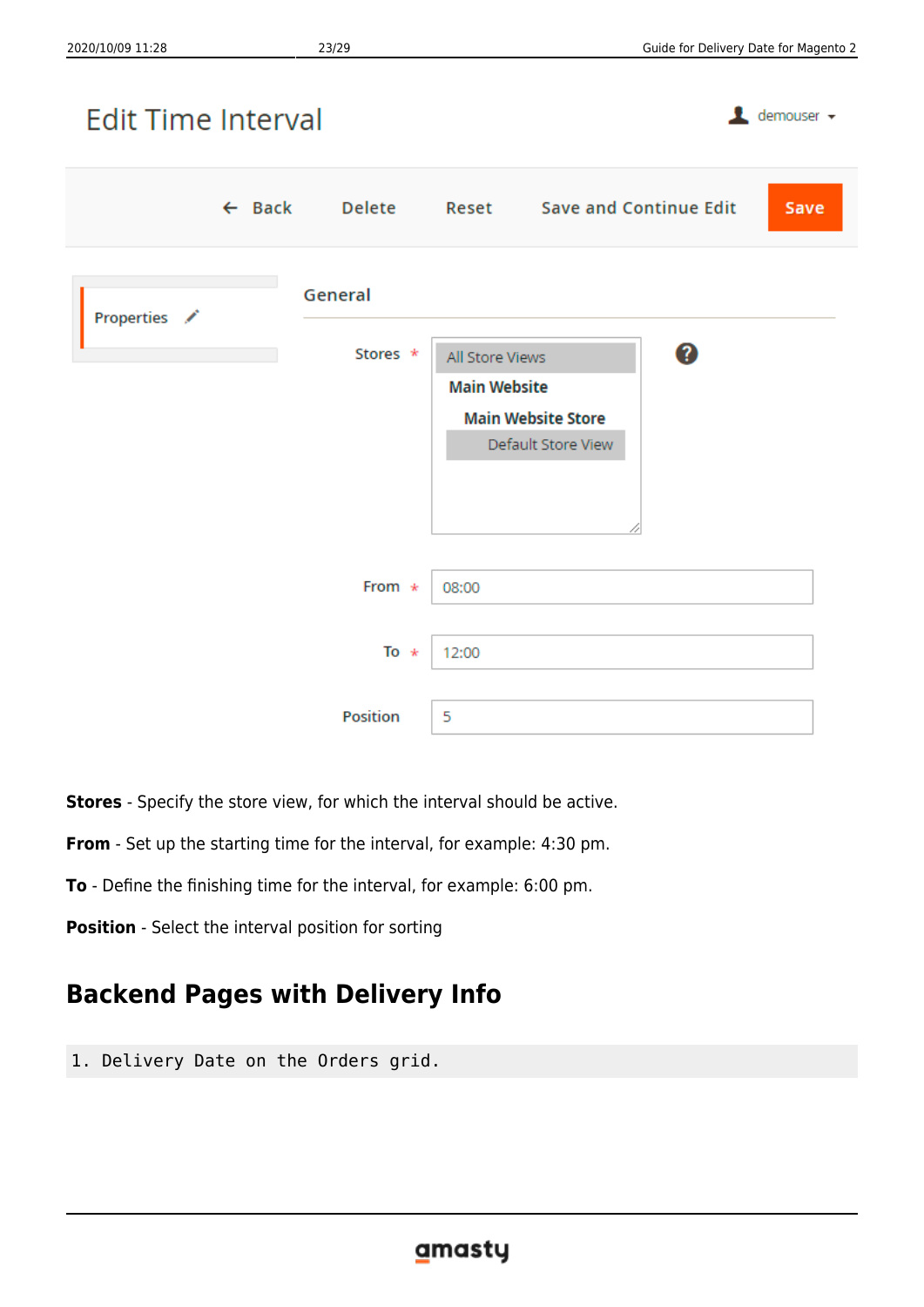# Orders

| <b>Bill-to</b><br><b>Name</b> | Ship-to<br><b>Name</b> | Grand<br><b>Total</b><br>(Base) | <b>Grand Total</b><br>(Purchased) | <b>Status</b> | <b>Delivery</b><br><b>Date</b> | <b>Delivery</b><br><b>Time</b><br><b>Interval</b> | <b>Delivery</b><br><b>Comments</b>                   | <b>Action</b> |
|-------------------------------|------------------------|---------------------------------|-----------------------------------|---------------|--------------------------------|---------------------------------------------------|------------------------------------------------------|---------------|
| Lara<br>Wales                 | Lara<br>Wales          | \$38.00                         | \$38.00                           | Pending       | Sep 10,<br>2016                | $09:00 -$<br>12:00                                | Please,<br>knock. The<br>doorbell<br>doesn't<br>work | View          |

2. Delivery Date on the Invoices grid.

# Invoices

| <b>Bill-to</b><br><b>Name</b> | <b>Status</b> | Grand<br><b>Total</b><br>(Base) | <b>Grand Total</b><br>(Purchased) | <b>Delivery</b><br><b>Date</b> | <b>Delivery</b><br>Time<br><b>Interval</b> | <b>Delivery</b><br><b>Comments</b>                    | <b>Action</b> |
|-------------------------------|---------------|---------------------------------|-----------------------------------|--------------------------------|--------------------------------------------|-------------------------------------------------------|---------------|
| Veronica<br>Costello          | Paid          | \$53.97                         | \$53.97                           | Sep 08,<br>2016                | $09:00 -$<br>12:00                         | Please,<br>knock, the<br>doorbell<br>doesn't<br>work. | View          |

3. Delivery Date on the Shipments grid.

# Shipments

| Order<br><b>Date</b>         | Ship-to<br><b>Name</b> | <b>Total</b><br>Quantity | <b>Delivery</b><br><b>Date</b> | <b>Delivery</b><br><b>Time</b><br><b>Interval</b> | <b>Delivery</b><br><b>Comments</b>              | <b>Action</b> |
|------------------------------|------------------------|--------------------------|--------------------------------|---------------------------------------------------|-------------------------------------------------|---------------|
| Sep 5,<br>2016<br>5:06:02 PM | Veronica<br>Costello   | 1.0000                   | Sep 08,<br>2016                | $09:00 -$<br>12:00                                | Please, knock,<br>the doorbell<br>doesn't work. | View          |

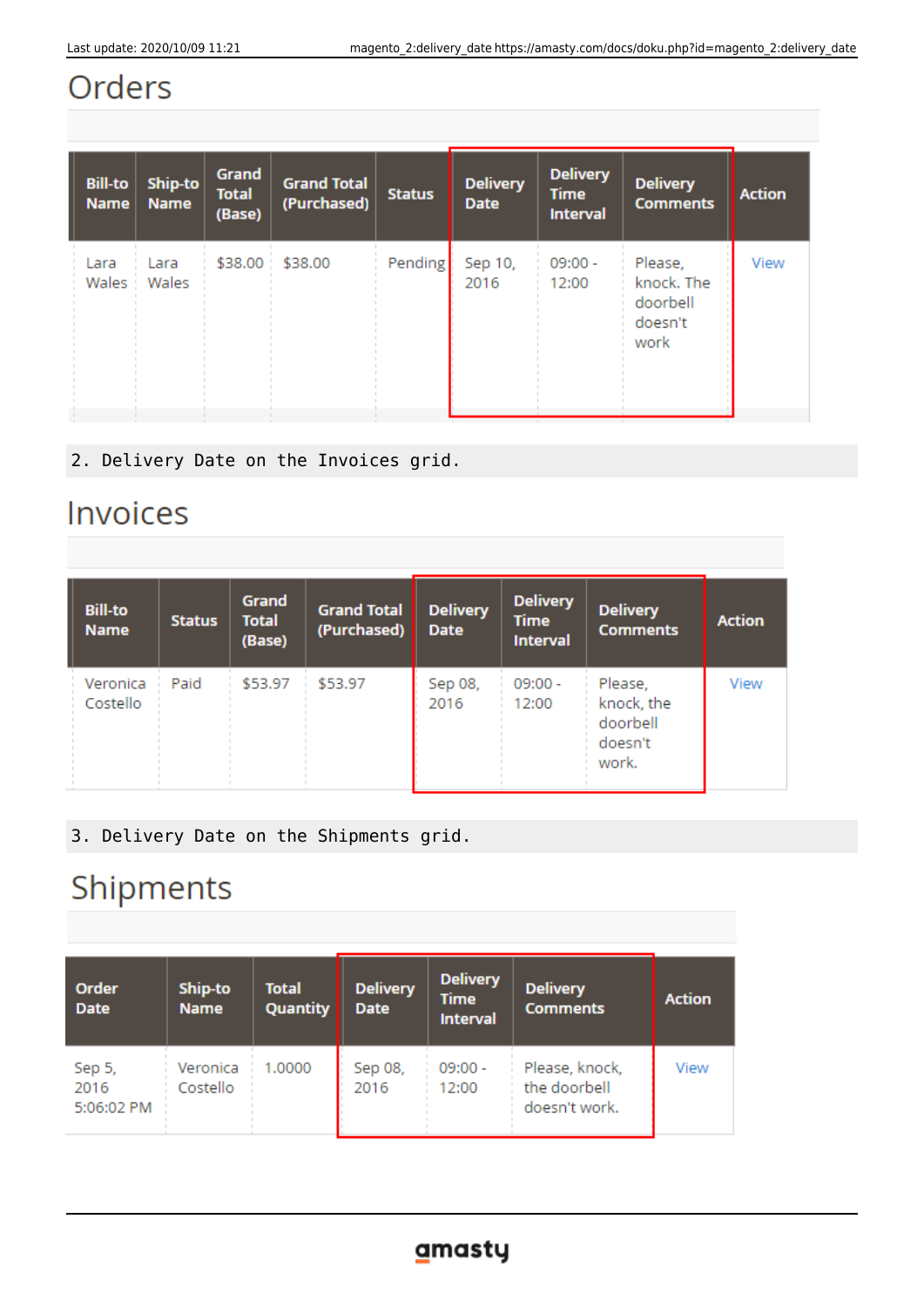4. Delivery details are added to the order information page for your convenience.

| #000000003              |                           |                                                                                  |                             |                                                                                                       |                                                   |      |  |
|-------------------------|---------------------------|----------------------------------------------------------------------------------|-----------------------------|-------------------------------------------------------------------------------------------------------|---------------------------------------------------|------|--|
|                         | $\leftarrow$ Back         | Cancel                                                                           | Invoice                     | Ship                                                                                                  | Reorder                                           | Edit |  |
| <b>ORDER VIEW</b>       |                           | <b>Address Information</b>                                                       |                             |                                                                                                       |                                                   |      |  |
| <b>Information</b>      |                           | <b>Billing Address Edit</b><br>Veronica Costello                                 |                             |                                                                                                       | <b>Shipping Address Edit</b><br>Veronica Costello |      |  |
| Invoices                |                           | 6146 Honey Bluff Parkway<br>Calder, Michigan, 49628-7978<br><b>United States</b> |                             | 6146 Honey Bluff Parkway<br>Calder, Michigan, 49628-7978<br><b>United States</b><br>T: (555) 229-3326 |                                                   |      |  |
| <b>Credit Memos</b>     | T: (555) 229-3326         |                                                                                  |                             |                                                                                                       |                                                   |      |  |
| Shipments               |                           | Delivery Information                                                             |                             |                                                                                                       |                                                   |      |  |
| <b>Comments History</b> |                           | Delivery Date                                                                    |                             |                                                                                                       | 2016-09-08                                        |      |  |
|                         | Delivery Time<br>Interval |                                                                                  |                             | 09:00 - 12:00                                                                                         |                                                   |      |  |
|                         | Delivery<br>Comments      |                                                                                  | Please, knock, the doorbell | doesn't work.                                                                                         |                                                   |      |  |

## **Cron Tasks List**

Easily operate and test cron performance by managing all existing cron tasks in one place. To see the cron tasks list, please, go to **System → Cron Tasks List**.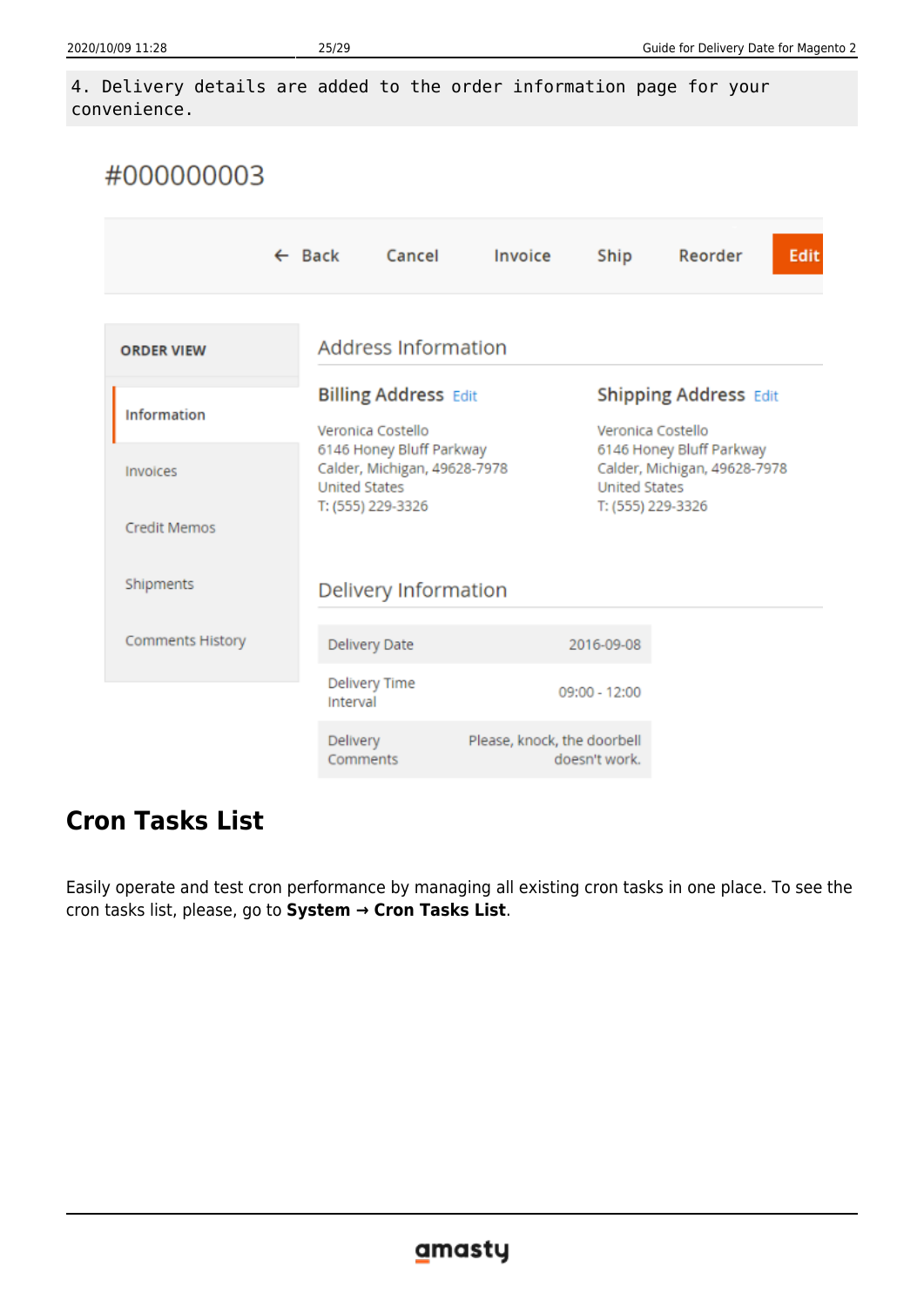| $\mathbf 1$ demouser $\mathbf -$<br><b>Cron Tasks List</b> |     |                                                                                                                        |                |                         |                         |                                      |                             |
|------------------------------------------------------------|-----|------------------------------------------------------------------------------------------------------------------------|----------------|-------------------------|-------------------------|--------------------------------------|-----------------------------|
|                                                            |     |                                                                                                                        |                |                         |                         |                                      | <b>Run Cron</b>             |
|                                                            |     |                                                                                                                        |                |                         |                         |                                      |                             |
|                                                            |     | Efficiently track and manage all cron tasks running in the website background with Magento 2 Cron Scheduler extension. |                |                         |                         |                                      | Visit page                  |
| o                                                          |     | Last Cron Activity: 16 minutes ago                                                                                     |                |                         |                         |                                      |                             |
|                                                            |     |                                                                                                                        |                |                         |                         | O Default View -<br><b>Y</b> Filters | $\bullet$ Columns $\bullet$ |
| Actions                                                    |     | ۰<br>353 records found                                                                                                 |                |                         | 20                      | $\pmb{\mathrm{v}}$<br>per page       | of 18<br>⋗                  |
|                                                            |     |                                                                                                                        |                |                         |                         |                                      |                             |
| $\overline{\phantom{a}}$                                   | 10  | <b>Job Code</b>                                                                                                        | <b>Status</b>  | <b>Created At</b>       | <b>Scheduled At</b>     | <b>Executed At</b>                   | <b>Finished At</b>          |
|                                                            | 259 | amasty_amdelivery_reminder                                                                                             | <b>SUCCESS</b> | Mar 29, 2019 1:19:50 PM | Mar 29, 2019 1:19:00 PM | Mar 29, 2019 1:19:59 PM              | Mar 29, 2019 1:19:59 PM     |
| □                                                          | 260 | amasty_amdelivery_reminder                                                                                             | <b>SUCCESS</b> | Mar 29, 2019 1:19:50 PM | Mar 29, 2019 1:20:00 PM | Mar 29, 2019 1:23:20 PM              | Mar 29, 2019 1:23:20 PM     |
| П                                                          | 261 | amasty_amdelivery_reminder                                                                                             | <b>SUCCESS</b> | Mar 29, 2019 1:19:50 PM | Mar 29, 2019 1:21:00 PM | Mar 29, 2019 1:23:20 PM              | Mar 29, 2019 1:23:20 PM     |
| П                                                          | 262 | amasty_amdelivery_reminder                                                                                             | <b>SUCCESS</b> | Mar 29, 2019 1:19:50 PM | Mar 29, 2019 1:22:00 PM | Mar 29, 2019 1:23:20 PM              | Mar 29, 2019 1:23:20 PM     |
| П                                                          | 263 | amasty_amdelivery_reminder                                                                                             | <b>SUCCESS</b> | Mar 29, 2019 1:19:50 PM | Mar 29, 2019 1:23:00 PM | Mar 29, 2019 1:23:20 PM              | Mar 29, 2019 1:23:20 PM     |
| $\Box$                                                     | 264 | amasty_amdelivery_reminder                                                                                             | PENDING        | Mar 29, 2019 1:19:50 PM | Mar 29, 2019 1:24:00 PM |                                      |                             |
| $\Box$                                                     | 265 | amasty_amdelivery_reminder                                                                                             | PENDING        | Mar 29, 2019 1:19:50 PM | Mar 29, 2019 1:25:00 PM |                                      |                             |
| □                                                          | 266 | amasty_amdelivery_reminder                                                                                             | PENDING        | Mar 29, 2019 1:19:50 PM | Mar 29, 2019 1:26:00 PM |                                      |                             |

Here, you can see all the existing cron tasks and their statuses. Run cron tasks and generate their schedule by clicking the 'Run Cron' button. Also, delete tasks in bulk, apply filtering and sorting options when it is needed.

## **Delivery Date on the Frontend**

A customer can specify the necessary details for delivery during checkout.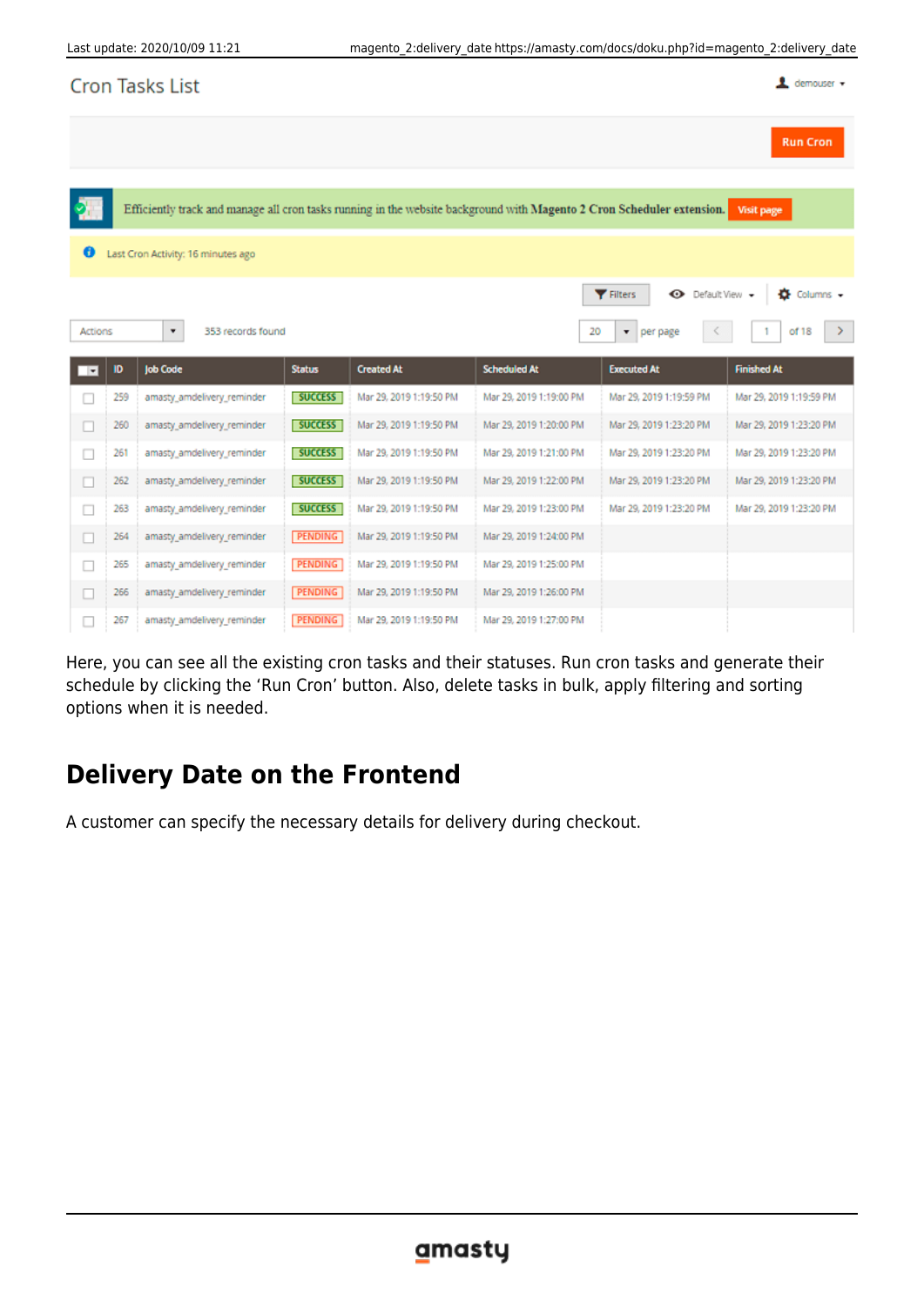# Shipping Methods

| $_{\odot}$          | \$15.00 | Table Rate | Best Way         |
|---------------------|---------|------------|------------------|
| $\circlearrowright$ | \$5.00  | Fixed      | <b>Flat Rate</b> |

Please, contact us with any questions. We are always glad to help!

#### Delivery Date \*

2016-09-09

Choose the suitable delivery date

#### Delivery Time Interval \*

09:00 - 12:00

Choose the suitable delivery time

#### Delivery Comments \*

Please, knock. The doorbell doesn't work.

Here you can add delivery comments

**Next** 

 $\checkmark$ 

Allow clients to review delivery notes before they place an order.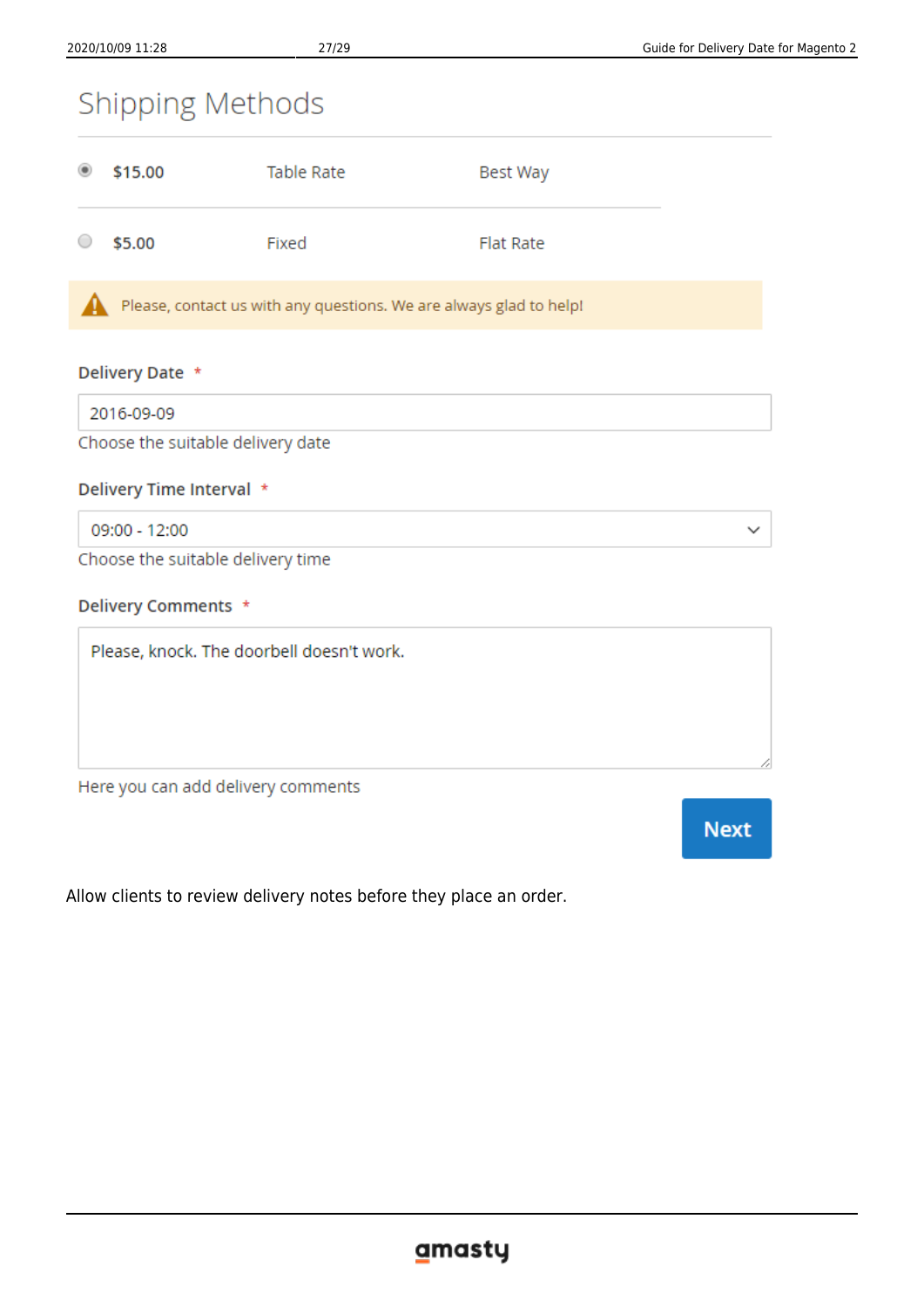

Shipping Payment

Review & Payments

#### Check / Money order

My billing and shipping address are the same

Lara Wales

Geraldine Lane.

Washington, DC, Washington 12345

**United States** 

2025550198

**Place Order** 

Apply Discount Code v

| Order Summary                          |                                               |         |                                   |  |  |  |
|----------------------------------------|-----------------------------------------------|---------|-----------------------------------|--|--|--|
| Cart Subtotal                          |                                               | \$33.00 |                                   |  |  |  |
| Shipping<br>Flat Rate - Fixed          |                                               | \$5.00  |                                   |  |  |  |
| Order Total                            |                                               |         | \$38.00                           |  |  |  |
| 1 Item in Cart                         |                                               |         |                                   |  |  |  |
|                                        | Qty: 1                                        |         | Endeavor Daytrip Backpack \$33.00 |  |  |  |
| Ship To:                               |                                               |         |                                   |  |  |  |
|                                        | Delivery Date: 2016-09-10                     |         |                                   |  |  |  |
|                                        | Delivery Time: 09:00 - 12:00                  |         |                                   |  |  |  |
|                                        | Delivery Comment: Please, knock. The doorbell |         |                                   |  |  |  |
| and the company that is a company of a |                                               |         |                                   |  |  |  |

doesn't work

Lara Wales

Geraldine Lane,

Washington, DC, Washington 12345

#### Find out how to install the **Delivery Date** extension for Magento 2 via [Composer](https://amasty.com/docs/doku.php?id=magento_2:composer_user_guide).

#### Rate the user guide

**★★★**★☆ from 6 votes [\(Details\)](#rateanker_4779515f80494e74b037.84076747)  $\circ \circ \circ \circ$  Rate \*\*\*\*\* 1 visitor votes \*\*\*\*\* 1 visitor votes \*\*\*\*\* 0 visitor votes \*\*\*\*\* 0 visitor votes \*\*\*\*\* 2 visitor votes